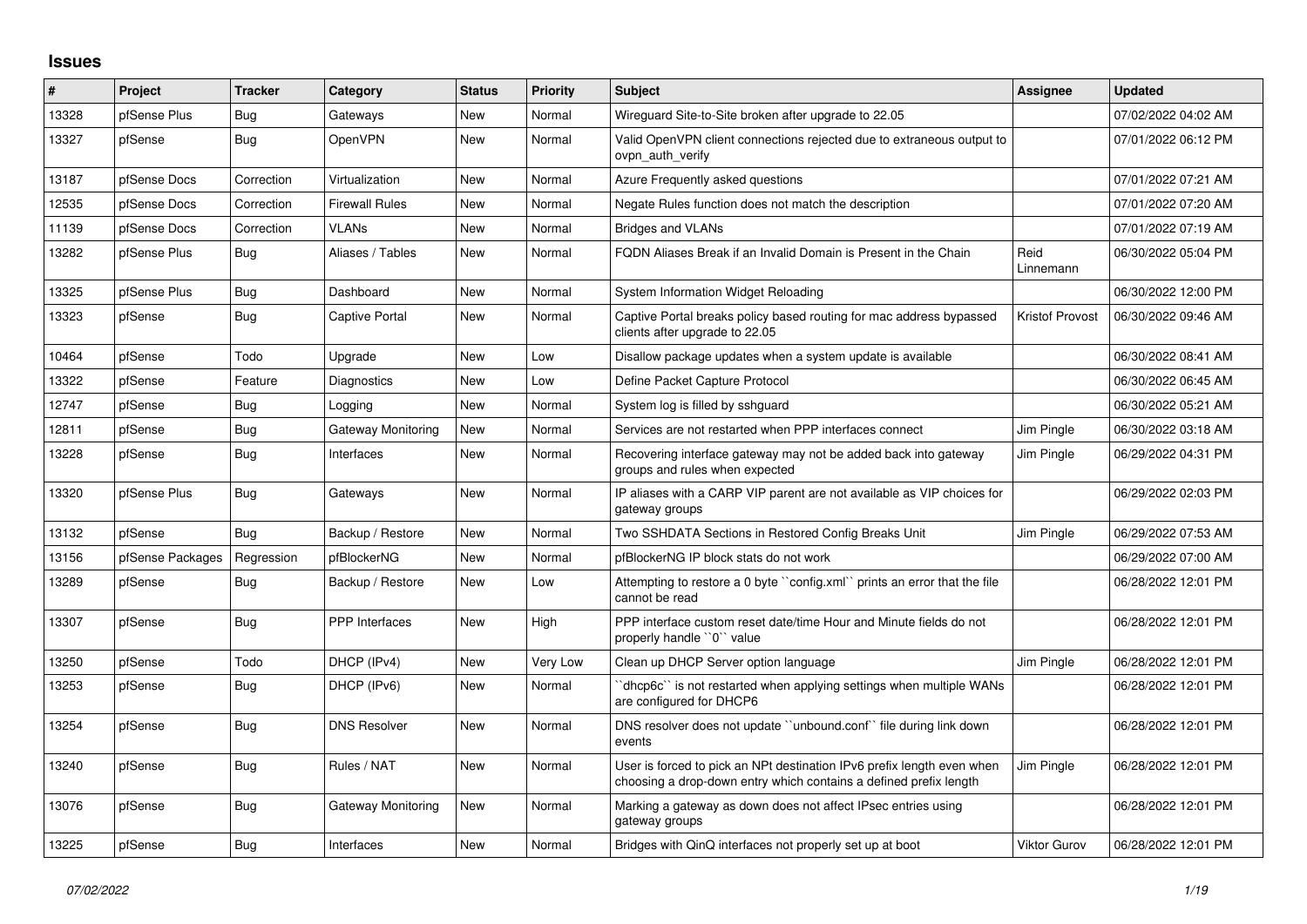| ∦     | Project          | <b>Tracker</b>     | Category                | <b>Status</b> | <b>Priority</b> | Subject                                                                                                              | Assignee            | <b>Updated</b>      |
|-------|------------------|--------------------|-------------------------|---------------|-----------------|----------------------------------------------------------------------------------------------------------------------|---------------------|---------------------|
| 13102 | pfSense          | <b>Bug</b>         | IPsec                   | New           | Normal          | Deleting an IPSec tunnel doesn't destroy the SA (SADs/SPDs), causes<br>crash in status_ipsec.php                     | <b>Viktor Gurov</b> | 06/28/2022 12:01 PM |
| 12782 | pfSense          | Todo               | Build / Release         | New           | Normal          | Disable compatibility flag                                                                                           | <b>Brad Davis</b>   | 06/28/2022 12:01 PM |
| 12737 | pfSense          | Bug                | Certificates            | New           | Normal          | CApath is not defined by default in curl                                                                             |                     | 06/28/2022 12:01 PM |
| 12942 | pfSense          | <b>Bug</b>         | Gateways                | New           | Normal          | Code to kill states for old gateway when reconnecting an interface is<br>incorrect                                   | Jim Pingle          | 06/28/2022 12:01 PM |
| 12960 | pfSense          | <b>Bug</b>         | Installer               | New           | Normal          | VGA installer image defaults to serial console, serial console is default<br>in GUI settings                         |                     | 06/28/2022 12:01 PM |
| 13014 | pfSense          | <b>Bug</b>         | <b>IPsec</b>            | New           | Normal          | Charon.vici can get in a bad state                                                                                   | Mateusz Guzik       | 06/28/2022 12:01 PM |
| 12768 | pfSense          | Feature            | Upgrade                 | New           | Normal          | pfSense-repo: Make sure default config file exists                                                                   |                     | 06/28/2022 12:01 PM |
| 12612 | pfSense          | <b>Bug</b>         | <b>DNS Resolver</b>     | New           | Normal          | DNS Resolver is restarted during every "rc.newwanip" event                                                           |                     | 06/28/2022 12:01 PM |
| 12632 | pfSense          | <b>Bug</b>         | Gateways                | New           | High            | Assigning a /30 WAN IP address at the console does not save the<br>gateway correctly                                 |                     | 06/28/2022 12:01 PM |
| 12645 | pfSense          | <b>Bug</b>         | <b>IPsec</b>            | New           | Normal          | `filterdns`` does not monitor remote IPsec gateways for IPv6 address<br>changes                                      | Viktor Gurov        | 06/28/2022 12:01 PM |
| 12549 | pfSense          | Regression         | <b>IPsec</b>            | New           | Normal          | Per-user Mobile IPsec settings are not applied to connecting mobile<br>clients                                       | Jim Pingle          | 06/28/2022 12:01 PM |
| 12335 | pfSense          | Bug                | <b>IPsec</b>            | New           | Normal          | IPsec DNS inefficiency                                                                                               | Jim Pingle          | 06/28/2022 12:01 PM |
| 12079 | pfSense          | <b>Bug</b>         | <b>IGMP Proxy</b>       | New           | Normal          | IGMPProxy: kernel panic, Sleeping thread owns a non-sleepable lock                                                   | Mateusz Guzik       | 06/28/2022 12:01 PM |
| 11091 | pfSense          | <b>Bug</b>         | Interfaces              | New           | Normal          | Interfaces set as disabled in the configuration have an UP status in the<br>operating system at boot                 | <b>Viktor Gurov</b> | 06/28/2022 12:01 PM |
| 11296 | pfSense          | <b>Bug</b>         | Routing                 | New           | Normal          | Static route targets may still reachable via default route when the<br>gateway they should route through is down     | Viktor Gurov        | 06/28/2022 12:01 PM |
| 1831  | pfSense          | Feature            | Captive Portal          | New           | Normal          | Captive portal IPv6 support                                                                                          | Reid<br>Linnemann   | 06/28/2022 12:01 PM |
| 13311 | pfSense Docs     | <b>New Content</b> | Troubleshooting         | New           | High            | Add troubleshooting tips for ZFS boot issues                                                                         |                     | 06/28/2022 11:04 AM |
| 13306 | pfSense Packages | Todo               | <b>Nut</b>              | New           | Normal          | Update NUT to version 2.8.0 to match FreeBSD Packages                                                                | Denny Page          | 06/27/2022 10:45 AM |
| 13305 | pfSense          | Feature            | Certificates            | New           | Normal          | Certificate Revocation page should show expiration date                                                              |                     | 06/27/2022 10:26 AM |
| 11626 | pfSense Plus     | Bug                | Authentication          | New           | Normal          | Google LDAP connection failed due to lack of SNI for TLS 1.3                                                         | Luiz Souza          | 06/27/2022 07:23 AM |
| 12466 | pfSense          | Feature            | OpenVPN                 | New           | Very Low        | Option to Disable Renegotiation timer in OpenVPN Server                                                              |                     | 06/27/2022 07:22 AM |
| 8207  | pfSense          | Bug                | <b>Operating System</b> | New           | Normal          | 2.4 cannot boot as a Xen VM with more than 7 NICs                                                                    |                     | 06/25/2022 05:42 PM |
| 9626  | pfSense          | <b>Bug</b>         | Web Interface           | New           | Normal          | When deny write permission is assigned to a user, there is no error<br>feedback if the user tries to write something |                     | 06/25/2022 05:41 PM |
| 12546 | pfSense Plus     | Feature            | Authentication          | New           | Normal          | Add 2FA Support to pfSense Plus Local Database Authentication                                                        |                     | 06/25/2022 05:30 PM |
| 13003 | pfSense          | <b>Bug</b>         | Hardware / Drivers      | New           | Normal          | Malicious Driver Detection event on ixl driver                                                                       |                     | 06/25/2022 05:00 PM |
| 11572 | pfSense Packages | Bug                | pfBlockerNG             | New           | High            | Auto created firewall rules have IPv4 as protocol only - even for IPv6<br>lists.                                     |                     | 06/25/2022 10:59 AM |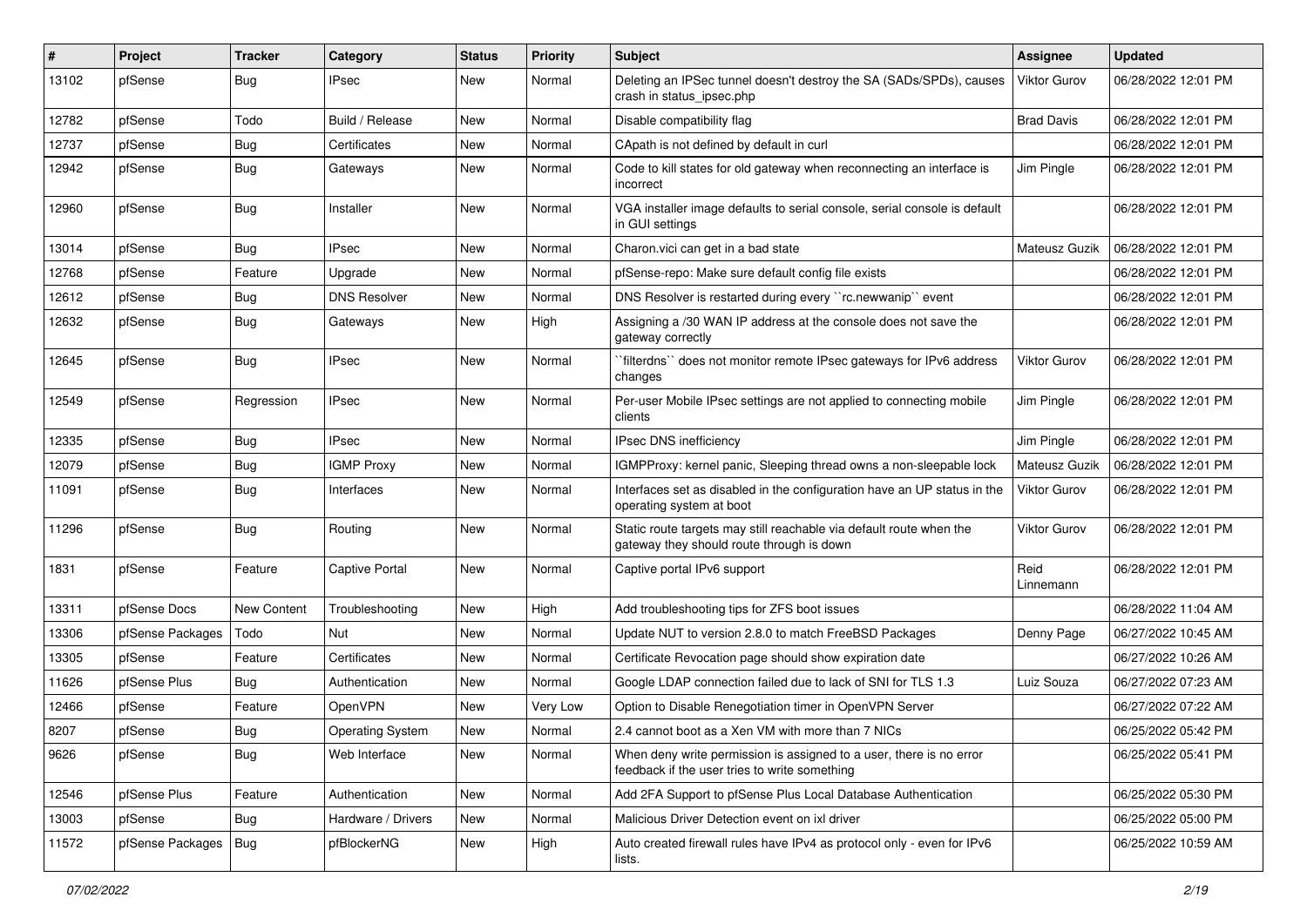| $\vert$ # | Project          | <b>Tracker</b> | Category                 | <b>Status</b> | <b>Priority</b> | Subject                                                                                                  | Assignee            | <b>Updated</b>      |
|-----------|------------------|----------------|--------------------------|---------------|-----------------|----------------------------------------------------------------------------------------------------------|---------------------|---------------------|
| 13296     | pfSense          | Feature        | DHCP (IPv6)              | New           | Normal          | Add support for DHCP6 OPTION PD EXCLUDE (RFC 6603)                                                       |                     | 06/24/2022 10:10 PM |
| 13297     | pfSense          | Feature        | Routing                  | New           | Normal          | Support for Gateway Groups as Static Route destinations                                                  |                     | 06/24/2022 07:41 AM |
| 8454      | pfSense Packages | Bug            | arpwatch                 | New           | Very Low        | Arpwatch package break email notifications from other sources                                            |                     | 06/23/2022 07:49 PM |
| 13294     | pfSense          | Feature        | Gateways                 | New           | Low             | Change gateway name                                                                                      |                     | 06/22/2022 06:07 PM |
| 13293     | pfSense          | Feature        | OpenVPN                  | New           | Normal          | Option to set auth-gen-token in OpenVPN GUI                                                              |                     | 06/21/2022 02:35 PM |
| 13292     | pfSense Packages | Feature        | <b>ACME</b>              | New           | Normal          | Separator                                                                                                |                     | 06/21/2022 12:06 PM |
| 13291     | pfSense Docs     | Todo           | Configuration            | New           | Low             | Notification documentation                                                                               |                     | 06/21/2022 10:22 AM |
| 10352     | pfSense          | Bug            | Authentication           | New           | Very Low        | RADIUS authentication fails with MSCHAPv1 or MSCHAPv2 when<br>passwords contain international characters |                     | 06/20/2022 04:04 PM |
| 13288     | pfSense          | Bug            | Configuration<br>Backend | New           | Normal          | Encode FreeRADIUS Custom Options                                                                         |                     | 06/20/2022 10:36 AM |
| 13287     | pfSense          | Feature        | Configuration<br>Backend | New           | Normal          | Encode OpenVPN Custom Options                                                                            |                     | 06/20/2022 10:33 AM |
| 12982     | pfSense Packages | Bug            | FreeRADIUS               | New           | Normal          | FreeRadius RadReply table entries missing from pf                                                        |                     | 06/19/2022 05:38 PM |
| 13284     | pfSense Packages | Feature        | FreeRADIUS               | New           | Normal          | Option to define "Issuer" in OPT configuration.                                                          | Jakob<br>Nordgarden | 06/19/2022 12:10 PM |
| 13280     | pfSense          | Bug            | Unknown                  | New           | Normal          | Entries duplicated in /boot/loader.conf                                                                  |                     | 06/19/2022 11:11 AM |
| 13279     | pfSense          | Bug            | Interfaces               | New           | Normal          | DHCP config override affects Gateway installation.                                                       |                     | 06/17/2022 07:25 AM |
| 13167     | pfSense          | <b>Bug</b>     | Dynamic DNS              | New           | Normal          | phpDynDNS: DigitalOcean ddns update fails (bad request, invalid<br>character '-' in request_id)          |                     | 06/16/2022 09:30 PM |
| 13277     | pfSense          | Bug            | <b>IGMP Proxy</b>        | <b>New</b>    | Normal          | IGMP Proxy webConfigurator Page Always Produces Error                                                    |                     | 06/16/2022 07:50 PM |
| 13276     | pfSense          | <b>Bug</b>     | <b>IGMP Proxy</b>        | New           | Normal          | IGMP Proxy Error Message for Logging Links to System Log Instead of<br>Routing Log                       |                     | 06/16/2022 07:48 PM |
| 13273     | pfSense          | Bug            | DHCP (IPv4)              | <b>New</b>    | Normal          | dhclient can use conflicting recorded leases                                                             |                     | 06/14/2022 11:07 AM |
| 13180     | pfSense Packages | <b>Bug</b>     | pfBlockerNG              | New           | High            | High CPU Utilization with pfb_filter <sup>[]</sup> since PfBlockerNG update to devel<br>3.1.04           |                     | 06/14/2022 08:00 AM |
| 13267     | pfSense          | Bug            | OpenVPN                  | <b>New</b>    | Normal          | dpinger continues to run on OpenVPN gateway after OpenVPN service<br>is stopped.                         |                     | 06/12/2022 02:49 PM |
| 13074     | pfSense Plus     | <b>Bug</b>     | Cryptographic<br>Modules | New           | Normal          | AES-GCM with SafeXcel on Netgate 2100 causes MBUF overload                                               |                     | 06/12/2022 11:14 AM |
| 13252     | pfSense          | <b>Bug</b>     | Upgrade                  | New           | Normal          | reduce frequency of php-fpm socket connection attempts from<br>check_reload_status                       |                     | 06/12/2022 11:11 AM |
| 13206     | pfSense Plus     | Bug            | Hardware / Drivers       | New           | Normal          | SG-3100 LED GPIO hangs                                                                                   |                     | 06/11/2022 07:01 PM |
| 13256     | pfSense          | Feature        | DHCP (IPv4)              | New           | Normal          | Better handling of duplicate IPs in static DHCP assignments                                              |                     | 06/11/2022 04:51 PM |
| 13264     | pfSense          | Feature        | IPsec                    | New           | Normal          | IPSec Phase2 select multiple PFS key groups                                                              |                     | 06/10/2022 04:29 PM |
| 13263     | pfSense          | Bug            | DHCP (IPv4)              | New           | Low             | Deleting a static DHCP entry when the related IP is not in the arp table<br>spams the log                |                     | 06/10/2022 11:18 AM |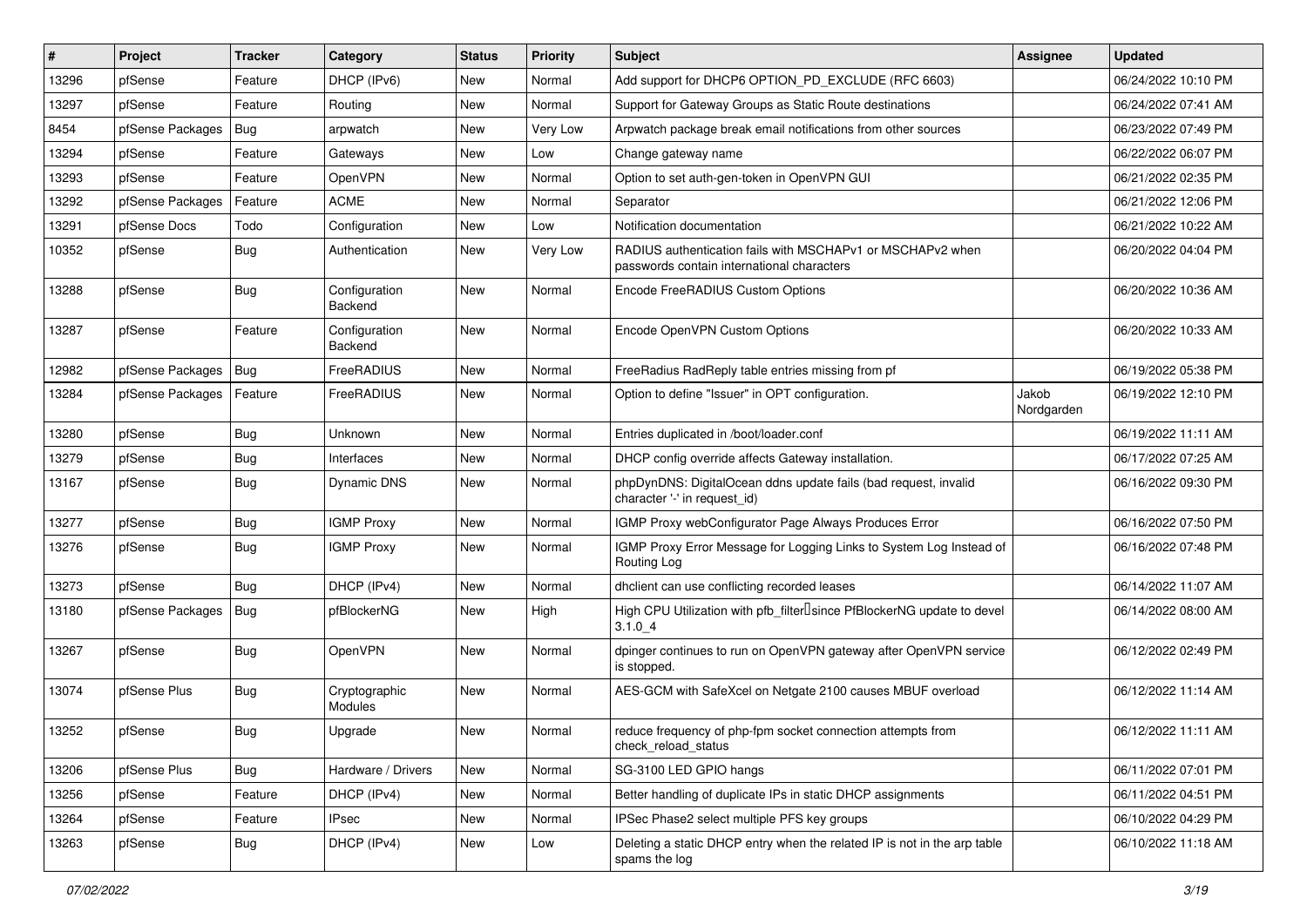| #     | Project          | <b>Tracker</b> | Category                 | <b>Status</b> | <b>Priority</b> | <b>Subject</b>                                                                                          | Assignee              | <b>Updated</b>      |
|-------|------------------|----------------|--------------------------|---------------|-----------------|---------------------------------------------------------------------------------------------------------|-----------------------|---------------------|
| 10446 | pfSense          | Feature        | Rules / NAT              | New           | Very Low        | VIP address is not shown in firewall rules                                                              |                       | 06/09/2022 02:07 PM |
| 13260 | pfSense          | Feature        | Authentication           | New           | Normal          | Add support for OpenVPN static-challenge                                                                |                       | 06/09/2022 02:04 PM |
| 13255 | pfSense Packages | Todo           | OpenVPN Client<br>Export | New           | Normal          | Set PKCS#12 algorithm when exporting OpenVPN ZIP or Windows<br>bundles                                  | Jim Pingle            | 06/08/2022 10:37 AM |
| 13088 | pfSense          | Bug            | OpenVPN                  | New           | Normal          | OpenVPN Client Overrides: properly hide/show form fields                                                | Jim Pingle            | 06/08/2022 09:15 AM |
| 10436 | pfSense Packages | Bug            | softflowd                | New           | Normal          | softflowd no longer sends flow data after upgrade $(v0.9.9 - 1 \rightarrow v1.0.0)$                     |                       | 06/07/2022 12:25 AM |
| 13249 | pfSense          | Bug            | Console Menu             | New           | Normal          | Running playback comands multiple times results in PHP error                                            |                       | 06/06/2022 07:02 AM |
| 13248 | pfSense          | Regression     | DHCP (IPv6)              | New           | Normal          | IPv6 Router Advertisements runs when config.xml does not contain an<br>entry for the interface          |                       | 06/05/2022 07:44 PM |
| 13247 | pfSense Packages | Bug            | open-vm-tools            | New           | Low             | Open-VM-Tools service actions do not work                                                               |                       | 06/05/2022 07:09 PM |
| 13246 | pfSense Packages | Feature        | iperf                    | New           | Normal          | iperf3 service controls do not work                                                                     |                       | 06/05/2022 06:51 PM |
| 12974 | pfSense Plus     | Bug            | Installer                | New           | Normal          | Typing anything into 1100/2100 recovery installer causes process to<br>stop                             |                       | 06/05/2022 04:10 PM |
| 13244 | pfSense          | Feature        | Web Interface            | New           | Normal          | Add help text under Timezone settings in the GUI                                                        |                       | 06/03/2022 01:00 PM |
| 13242 | pfSense          | Feature        | Gateway Monitoring       | New           | Normal          | Enhancements to static route creation/deletion for dpinger monitor IPs                                  |                       | 06/03/2022 11:20 AM |
| 12095 | pfSense          | <b>Bug</b>     | Authentication           | New           | Normal          | Memory leak in pcscd                                                                                    |                       | 06/01/2022 01:01 PM |
| 13237 | pfSense          | <b>Bug</b>     | DHCP (IPv6)              | New           | Normal          | dhcp6c script cannot be executed safely                                                                 |                       | 06/01/2022 11:20 AM |
| 13236 | pfSense Docs     | Todo           | Products                 | New           | Normal          | Document link speed limitations with igc and ix on 6100/4100                                            |                       | 05/31/2022 05:53 PM |
| 12756 | pfSense Docs     | Todo           | WireGuard                | New           | Normal          | Feedback on pfSense Configuration Recipes - WireGuard Remote<br><b>Access VPN Configuration Example</b> | Christian<br>McDonald | 05/31/2022 11:42 AM |
| 10818 | pfSense Packages | Feature        | New Package<br>Request   | New           | Normal          | <b>UDP Broadcast Relay</b>                                                                              |                       | 05/31/2022 02:13 AM |
| 10242 | pfSense Packages | Feature        | New Package<br>Request   | New           | Normal          | E2guardian Web filtering package                                                                        | <b>Viktor Gurov</b>   | 05/30/2022 10:40 AM |
| 12534 | pfSense Plus     | Feature        | Hardware / Drivers       | New           | Normal          | Generate a ISO Image for Remote Restore of pfSense Plus on the<br>XG-1537 and 1541 units with IPMI      |                       | 05/30/2022 10:28 AM |
| 8173  | pfSense          | Feature        | Interfaces               | New           | Normal          | dhcp6c - RAW Options                                                                                    |                       | 05/29/2022 05:34 PM |
| 12875 | pfSense          | <b>Bug</b>     | Package System           | New           | Normal          | Import zabbix-agent6 and zabbix-proxy6 from FreeBSD Ports                                               |                       | 05/28/2022 06:50 PM |
| 12658 | pfSense Packages | Feature        | darkstat                 | New           | Normal          | Adding prometheus metrics to darkstat                                                                   |                       | 05/27/2022 09:44 PM |
| 13227 | pfSense          | Feature        | IPsec                    | New           | High            | Enable IPSec Virtual IP Pool assignment by Radius for Mobile Users -<br>SIMPLE FIX                      |                       | 05/27/2022 10:15 AM |
| 13224 | pfSense          | Bug            | <b>Notifications</b>     | New           | Normal          | Email notification flood when UPS (NUT) and WAN send notifications                                      |                       | 05/27/2022 01:58 AM |
| 13222 | pfSense          | <b>Bug</b>     | UPnP/NAT-PMP             | New           | Normal          | CARP IP does not listen for NAT-PMP packets                                                             |                       | 05/26/2022 02:28 PM |
| 13220 | pfSense          | Feature        | Captive Portal           | New           | Very Low        | Voucher per-roll bandwidth restrictions and traffic quotas                                              |                       | 05/26/2022 08:16 AM |
| 13219 | pfSense          | Feature        | <b>Captive Portal</b>    | New           | Very Low        | Enable/Disable single voucher roll                                                                      |                       | 05/26/2022 08:14 AM |
| 13217 | pfSense          | Bug            | DHCP (IPv4)              | New           | Normal          | dhclient using default pid file location which does not exist                                           | Viktor Gurov          | 05/26/2022 08:09 AM |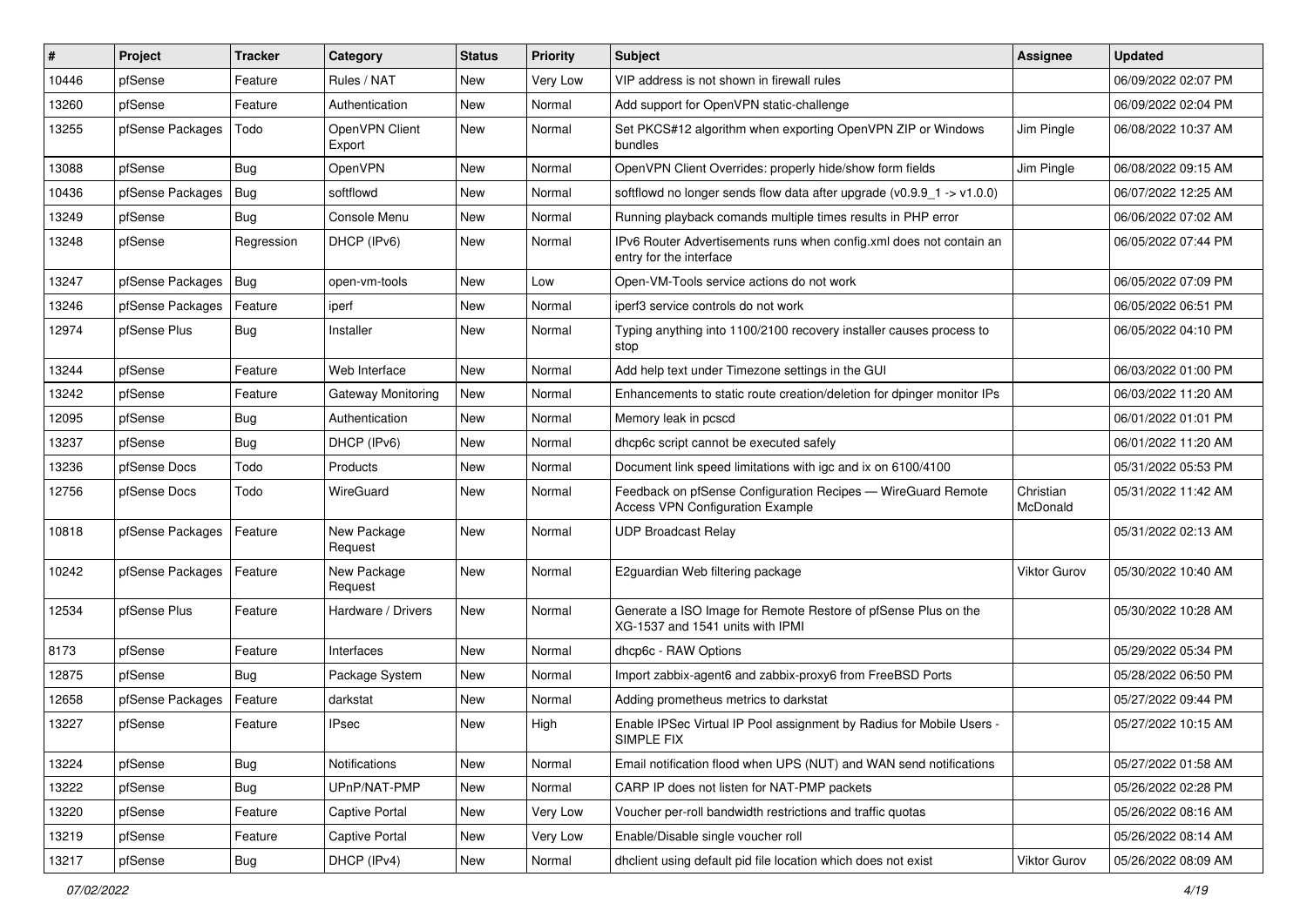| #     | Project                    | <b>Tracker</b>     | Category      | <b>Status</b> | <b>Priority</b> | Subject                                                                                                                             | <b>Assignee</b>      | <b>Updated</b>      |
|-------|----------------------------|--------------------|---------------|---------------|-----------------|-------------------------------------------------------------------------------------------------------------------------------------|----------------------|---------------------|
| 9536  | pfSense                    | Feature            | DHCP (IPv6)   | New           | Normal          | Support dynamic prefix in DHCPv6 Server                                                                                             |                      | 05/25/2022 04:27 AM |
| 13209 | pfSense Packages           | Bug                | pfBlockerNG   | New           | Low             | Parsing Filter log by pfBlockerNG creates IP Block log with<br>Source/Destination mixed up or wrong Direcion                        | Viktor Gurov         | 05/25/2022 03:50 AM |
| 13207 | pfSense Packages           | Feature            | pfBlockerNG   | New           | Normal          | The feed column on the Alerts page is confusing                                                                                     |                      | 05/24/2022 04:56 AM |
| 13202 | pfSense Packages           | Bug                | pfBlockerNG   | <b>New</b>    | Normal          | Missing Protocols on IP Feed Groups Advanced Inbound/Outbound<br><b>Firewall Rule settings</b>                                      |                      | 05/23/2022 08:58 AM |
| 13201 | pfSense Packages           | Feature            | pfBlockerNG   | New           | Normal          | Add FireHol Security IP Feeds                                                                                                       |                      | 05/23/2022 06:34 AM |
| 13200 | pfSense Packages           | Feature            | pfBlockerNG   | New           | Normal          | <b>Custom DNS Servers for Alert settings</b>                                                                                        |                      | 05/23/2022 06:16 AM |
| 13196 | pfSense Packages           | Feature            | pfBlockerNG   | New           | Normal          | remove NoVirusThanks feed                                                                                                           |                      | 05/23/2022 06:05 AM |
| 13198 | pfSense Packages           | Feature            | pfBlockerNG   | New           | Normal          | Dark Theme Styling issues - Alerts White bar                                                                                        |                      | 05/23/2022 06:05 AM |
| 13199 | pfSense Packages           | Feature            | pfBlockerNG   | New           | Normal          | Feed groups should not have the first listing in the group bar                                                                      |                      | 05/23/2022 06:03 AM |
| 13197 | pfSense Packages           | Feature            | pfBlockerNG   | New           | Normal          | Put a Single donation link and a proper patreon lin in the pfBlocker<br>Support Banner / Widget                                     |                      | 05/23/2022 05:35 AM |
| 13195 | pfSense Packages           | Feature            | pfBlockerNG   | New           | Normal          | Dedicated website for Feed mangement - Community Driven                                                                             |                      | 05/23/2022 05:22 AM |
| 13194 | pfSense Packages           | Bug                | pfBlockerNG   | New           | Normal          | Remove dead Malc0de feed                                                                                                            |                      | 05/23/2022 05:16 AM |
| 4451  | pfSense                    | Bug                | DHCP (IPv4)   | New           | Low             | Status DHCP Leases shows double entries for static entries without IP<br>address                                                    | <b>Phillip Davis</b> | 05/21/2022 04:55 PM |
| 13179 | pfSense Packages           | Feature            | pfBlockerNG   | New           | High            | Search based on CIDR                                                                                                                |                      | 05/17/2022 09:45 AM |
| 13168 | pfSense                    | Feature            | Dashboard     | New           | Low             | Multiple Dashboard views for a single user                                                                                          |                      | 05/16/2022 07:53 AM |
| 9295  | pfSense                    | <b>Bug</b>         | PPPoE Server  | New           | Very High       | IPv6 PD does not work with PPPOE (Server & Client)                                                                                  |                      | 05/15/2022 10:53 AM |
| 13158 | pfSense                    | <b>Bug</b>         | Web Interface | <b>New</b>    | Normal          | Input validation error when applying limiter changes                                                                                |                      | 05/14/2022 05:32 PM |
| 13159 | pfSense                    | Todo               | Web Interface | New           | Very Low        | Decrease distance between img-buttons in webGUI to eliminate<br>mistake entry                                                       |                      | 05/14/2022 06:52 AM |
| 13161 | pfSense                    | Feature            | Web Interface | New           | Very Low        | FLASH PORT'S LED button, to help quickly find port that need to be<br>connected to patch&cable                                      |                      | 05/14/2022 06:35 AM |
| 13144 | pfSense                    | Bug                | Rules / NAT   | New           | Very Low        | Firewall rule entries can get out of sync when entries are deleted while<br>other administrators are editing entries simultaneously |                      | 05/10/2022 07:26 AM |
| 13141 | pfSense Packages           | Bug                | squidguard    | New           | Normal          | wrong page squidguard block                                                                                                         |                      | 05/09/2022 05:33 PM |
| 13135 | pfSense Packages           | Feature            | pfBlockerNG   | <b>New</b>    | Normal          | Add dibdot DoH-IP-blocklists feeds                                                                                                  | Viktor Gurov         | 05/08/2022 01:50 AM |
| 12597 | pfSense Docs               | <b>New Content</b> | Hardware      | New           | Normal          | How to reset IPMI settings and password for Netgate appliances                                                                      |                      | 05/07/2022 12:33 PM |
| 13138 | pfSense Packages   Feature |                    | pfBlockerNG   | New           | Normal          | DNS over HTTPS/TLS Blocking should be removed from SafeSearch                                                                       |                      | 05/07/2022 02:52 AM |
| 13137 | pfSense Packages           | Feature            | pfBlockerNG   | New           | Normal          | ckuethe/doh-blocklist.txt add to DoH feeds                                                                                          |                      | 05/07/2022 02:39 AM |
| 13136 | pfSense Packages           | Feature            | pfBlockerNG   | New           | Normal          | Add crypt0rr DNS-over-HTTPS (DOH) provider list feeds                                                                               |                      | 05/07/2022 02:27 AM |
| 13053 | pfSense Packages           | Bug                | <b>ACME</b>   | New           | Normal          | LoopiaAPI error handling                                                                                                            |                      | 05/05/2022 10:58 AM |
| 13128 | pfSense Packages           | Bug                | Zabbix        | New           | Normal          | Zabbix Agent 6: HA Server Setup                                                                                                     |                      | 05/05/2022 01:55 AM |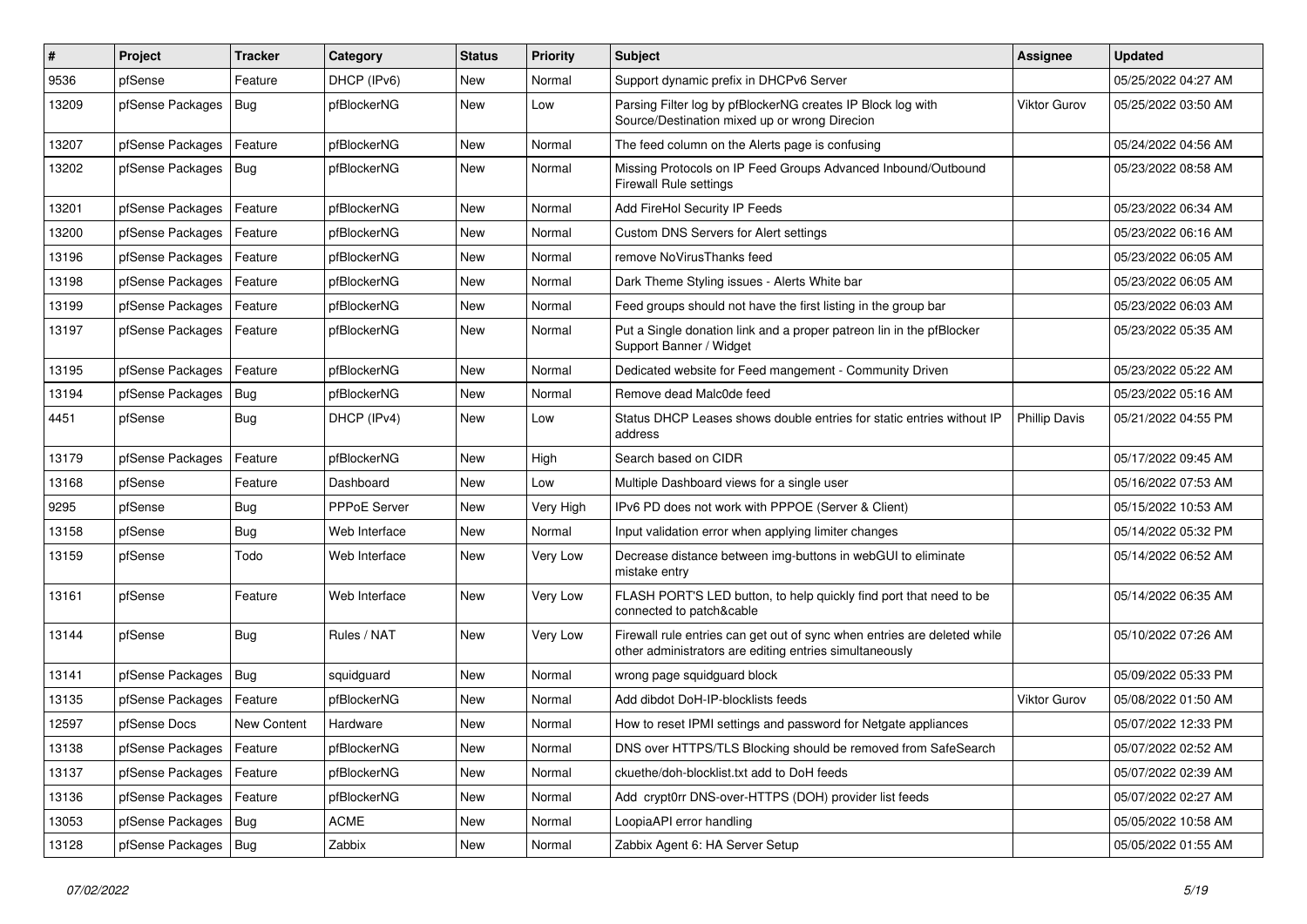| #     | Project          | <b>Tracker</b> | Category                     | <b>Status</b> | <b>Priority</b> | Subject                                                                                                     | Assignee   | <b>Updated</b>      |
|-------|------------------|----------------|------------------------------|---------------|-----------------|-------------------------------------------------------------------------------------------------------------|------------|---------------------|
| 13110 | pfSense          | <b>Bug</b>     | CARP                         | New           | Very Low        | changing CARP VIP address does not update outbound NAT interface                                            |            | 05/03/2022 02:52 PM |
| 1819  | pfSense          | <b>Bug</b>     | <b>DNS Resolver</b>          | New           | Normal          | DNS Resolver Not Registering DHCP Server Specified Domain Name                                              | Luiz Souza | 04/28/2022 01:53 PM |
| 13108 | pfSense Docs     | Todo           | Installation /<br>Upgrades   | New           | Normal          | ZFS filesystem implications                                                                                 | Jim Pingle | 04/27/2022 03:18 PM |
| 13091 | pfSense          | Feature        | OpenVPN                      | New           | Normal          | RFE: Ability to specify the order of OpenVPN Authentication servers                                         |            | 04/22/2022 04:30 PM |
| 13090 | pfSense          | Bug            | OpenVPN                      | New           | Normal          | OpenVPN: do not use legacy deprecated netbios settings                                                      | Jim Pingle | 04/22/2022 11:19 AM |
| 13089 | pfSense          | Bug            | OpenVPN                      | New           | Normal          | OpenVPN: fix some netbios options were preserved even if teh Netbios<br>option was unchecked                | Jim Pingle | 04/22/2022 11:06 AM |
| 13087 | pfSense          | <b>Bug</b>     | OpenVPN                      | New           | Normal          | OpenVPN Server: hide WINS servers list when netbios option is<br>unchecked while WINS servers is checked    |            | 04/22/2022 10:29 AM |
| 11970 | pfSense Packages | Bug            | Coreboot                     | New           | Normal          | Netgate Firmware Upgrade Doesn't Work on XG-2758                                                            |            | 04/21/2022 12:39 PM |
| 10690 | pfSense          | Bug            | Installer                    | New           | Low             | Not possible to make UFS install on ZFS formatted drive                                                     |            | 04/21/2022 12:39 PM |
| 11398 | pfSense Packages | <b>Bug</b>     | pfBlockerNG                  | New           | Normal          | pfBlocker upgrade hangs forever                                                                             |            | 04/21/2022 12:39 PM |
| 10909 | pfSense Packages | Feature        | <b>PIMD</b>                  | New           | Normal          | #define MAXVIFS 32 to 64                                                                                    |            | 04/21/2022 12:39 PM |
| 10530 | pfSense          | <b>Bug</b>     | Upgrade                      | <b>New</b>    | Normal          | Convert config version to be based on product version                                                       |            | 04/21/2022 12:39 PM |
| 10544 | pfSense          | <b>Bug</b>     | User Manager /<br>Privileges | New           | Normal          | It's not possible to add a user to group operator using the gui                                             |            | 04/21/2022 12:39 PM |
| 9165  | pfSense          | Feature        | Authentication               | New           | Normal          | only IPs can be added to sshguard whitelist                                                                 |            | 04/21/2022 12:39 PM |
| 9136  | pfSense          | <b>Bug</b>     | DHCP (IPv6)                  | New           | High            | IPv6 Tracking Interfaces Lose IPv6 Address in Certain Cases                                                 |            | 04/21/2022 12:39 PM |
| 8264  | pfSense Packages | Bug            | FreeRADIUS                   | New           | Normal          | Radiusd restart on WAN change results in freeradius not running (and<br>possible solution)                  |            | 04/21/2022 12:39 PM |
| 8313  | pfSense          | <b>Bug</b>     | Notifications                | New           | Normal          | STARTTLS auto detection not working                                                                         |            | 04/21/2022 12:39 PM |
| 9544  | pfSense          | Feature        | Routing                      | New           | Normal          | Enable RADIX MPATH                                                                                          |            | 04/21/2022 12:39 PM |
| 10513 | pfSense          | Bug            | Rules / NAT                  | New           | Normal          | State issues with policy routing and HA failover                                                            |            | 04/21/2022 12:39 PM |
| 6823  | pfSense          | <b>Bug</b>     | Interfaces                   | New           | Normal          | No connectivity after changing link state to UP                                                             |            | 04/21/2022 12:39 PM |
| 946   | pfSense          | Feature        | <b>IPsec</b>                 | New           | Normal          | Allow aliases to be used to define IPsec phase 2 networks                                                   |            | 04/21/2022 12:39 PM |
| 790   | pfSense          | Feature        | Operating System             | New           | Normal          | Advanced options for dnsclient (resolv.conf)                                                                |            | 04/21/2022 12:39 PM |
| 5510  | pfSense          | Feature        | Package System               | New           | Normal          | Need a simple way to enable/disable package-installed services                                              |            | 04/21/2022 12:39 PM |
| 6186  | pfSense          | <b>Bug</b>     | Services                     | New           | Normal          | race conditions in service startup                                                                          |            | 04/21/2022 12:39 PM |
| 5074  | pfSense          | Feature        | Upgrade                      | New           | Normal          | Standard release notes URLs to facilitate GUI viewing before upgrade                                        |            | 04/21/2022 12:39 PM |
| 5786  | pfSense          | <b>Bug</b>     | Web Interface                | New           | Normal          | Check WebConfigurator port for conflicts                                                                    |            | 04/21/2022 12:39 PM |
| 12183 | pfSense          | Regression     | Interfaces                   | New           | Low             | Changing MAC address for PPP parent interface stopped working                                               |            | 04/20/2022 04:16 PM |
| 13073 | pfSense Packages | Bug            | Squid                        | New           | Normal          | ClamAV - clamd dies with high CPU load and thus the C-ICAP of<br>squid-reverse proxy causes http:500 errors |            | 04/19/2022 05:38 AM |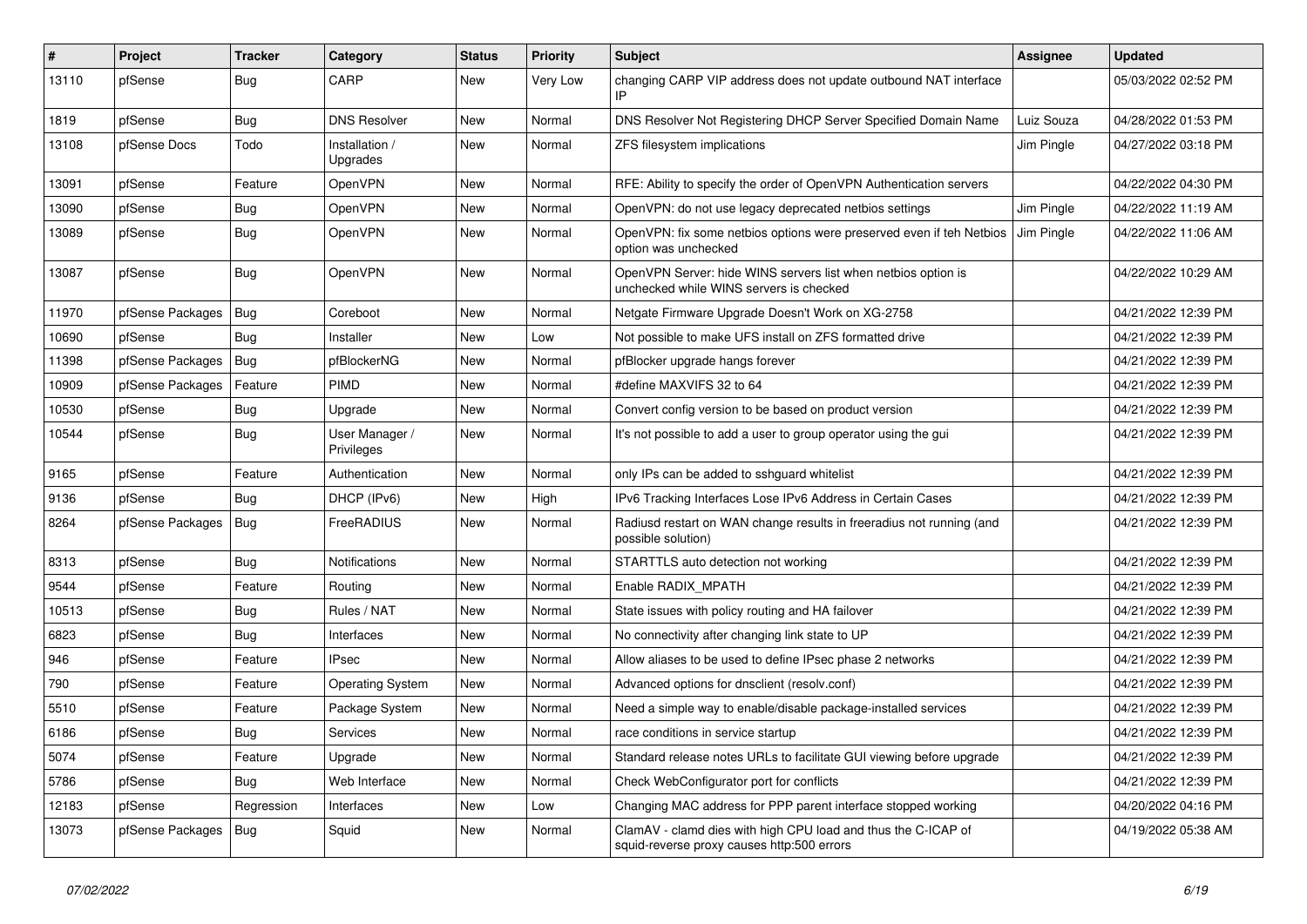| #     | Project          | <b>Tracker</b> | Category                | <b>Status</b> | <b>Priority</b> | <b>Subject</b>                                                                                                     | <b>Assignee</b>       | Updated             |
|-------|------------------|----------------|-------------------------|---------------|-----------------|--------------------------------------------------------------------------------------------------------------------|-----------------------|---------------------|
| 13068 | pfSense          | Bug            | Aliases / Tables        | New           | Normal          | Error loading rules when URL Table IPs content is empty                                                            |                       | 04/17/2022 09:07 PM |
| 13067 | pfSense          | Bug            | <b>FilterDNS</b>        | New           | Normal          | filterdns resolve interval is twice the intended value                                                             |                       | 04/17/2022 07:45 PM |
| 2358  | pfSense          | Feature        | Rules / NAT             | New           | Normal          | NAT64 Support                                                                                                      |                       | 04/16/2022 06:52 PM |
| 12338 | pfSense Packages | Bug            | <b>RRD Summary</b>      | New           | Normal          | RRD Summary does not report data on 3100                                                                           |                       | 04/15/2022 02:54 PM |
| 13058 | pfSense          | Todo           | Rules / NAT             | <b>New</b>    | Normal          | Add static routes and directly connected networks back to policy route<br>negation rules                           |                       | 04/13/2022 08:05 AM |
| 13054 | pfSense          | Feature        | Package System          | New           | Normal          | Package plugin hook for web server configuration stanzas                                                           | Jim Pingle            | 04/12/2022 03:04 PM |
| 13051 | pfSense          | <b>Bug</b>     | Traffic Shaper (ALTQ)   | New           | Normal          | Firewall traffic shaper by interface selection unknow                                                              |                       | 04/12/2022 07:03 AM |
| 12522 | pfSense          | Feature        | <b>OpenVPN</b>          | New           | Very Low        | More flexible Client-Specific Override options for controlling options<br>pushed to clients                        |                       | 04/11/2022 03:11 PM |
| 12916 | pfSense Packages | Bug            | pfBlockerNG             | New           | Normal          | pfBlockerNG-devel cron job does not trigger xmlrpc sync                                                            | <b>Viktor Gurov</b>   | 04/11/2022 12:55 PM |
| 13046 | pfSense          | <b>Bug</b>     | Rules / NAT             | New           | Normal          | Floating rule applied to IPv6 interface with a SLAAC DHCPv6 gateway<br>reports error on boot                       |                       | 04/11/2022 09:50 AM |
| 13045 | pfSense Packages | Bug            | WireGuard               | New           | Normal          | Firewall floating rules ignore WireGuard traffic                                                                   |                       | 04/11/2022 09:40 AM |
| 13044 | pfSense Packages | Feature        | Mail report             | New           | Normal          | Customized reporting                                                                                               |                       | 04/11/2022 09:22 AM |
| 13043 | pfSense Packages | Bug            | WireGuard               | New           | Normal          | OSPF over Wireguard interface doesn't populate neighbors after reboot                                              |                       | 04/11/2022 09:22 AM |
| 13039 | pfSense Packages | Feature        | AWS VPC                 | New           | Normal          | Handle transit gateway VPNs in the AWS VPN wizard                                                                  |                       | 04/11/2022 07:31 AM |
| 12924 | pfSense Packages | Bug            | WireGuard               | New           | Normal          | <b>DNS Resolver WireGuard ACL Inconsistency</b>                                                                    | Christian<br>McDonald | 04/10/2022 10:36 AM |
| 12524 | pfSense Plus     | Feature        | <b>Operating System</b> | New           | Normal          | OpenSSL QAT Engine                                                                                                 |                       | 04/10/2022 02:54 AM |
| 12950 | pfSense          | Bug            | Routing                 | <b>New</b>    | Normal          | OpenVPN as default gateway does not get set at boot time                                                           |                       | 04/09/2022 05:46 PM |
| 13017 | pfSense          | Feature        | Packet Capture          | New           | Normal          | Packet capture: add preview results while capture is running                                                       |                       | 04/09/2022 11:08 AM |
| 9833  | pfSense Packages | Feature        | <b>ACME</b>             | New           | Normal          | ACME: add ability to use custom ACME server                                                                        |                       | 04/07/2022 11:31 AM |
| 13020 | pfSense Docs     | Todo           | Firewall Rules          | New           | Normal          | easyrule command documentation should document permissible<br>wildcards                                            | Jim Pingle            | 04/04/2022 08:01 AM |
| 12774 | pfSense          | Bug            | Backup / Restore        | New           | Normal          | Picture widget image is not saved in backup                                                                        |                       | 04/04/2022 04:48 AM |
| 13018 | pfSense Packages | Bug            | pfBlockerNG             | New           | Normal          | TLD and DNSBL Safesearch DOH conflict disables TLD block when<br>conflicting DOH FQDN is deselected or whitelisted |                       | 04/01/2022 05:59 PM |
| 13016 | pfSense Docs     | New Content    | Virtualization          | <b>New</b>    | Normal          | Workaround for bandwith issues since 2.6 when installed in Hyper-V                                                 |                       | 04/01/2022 01:06 PM |
| 13009 | pfSense          | Feature        | OpenVPN                 | New           | Normal          | Add option for multiple remote addresses to OpenVPN Client                                                         |                       | 03/31/2022 12:42 PM |
| 13000 | pfSense          | <b>Bug</b>     | <b>IPsec</b>            | New           | Low             | IPsec AES-GCM encryption algorithm "Key Length" field should be<br>labeled "ICV Length"                            |                       | 03/30/2022 07:40 AM |
| 12922 | pfSense          | Bug            | DHCP (IPv4)             | New           | Normal          | Classless static routes received on DHCP WAN can override chosen<br>default gateway                                |                       | 03/28/2022 10:08 AM |
| 1826  | pfSense          | Feature        | PPPoE Server            | New           | Normal          | PPPoE server IPv6 support                                                                                          |                       | 03/25/2022 04:25 PM |
| 7783  | pfSense          | Feature        | <b>Operating System</b> | New           | Normal          | Support for hosting VMs on pfSense using bhyve                                                                     |                       | 03/25/2022 11:53 AM |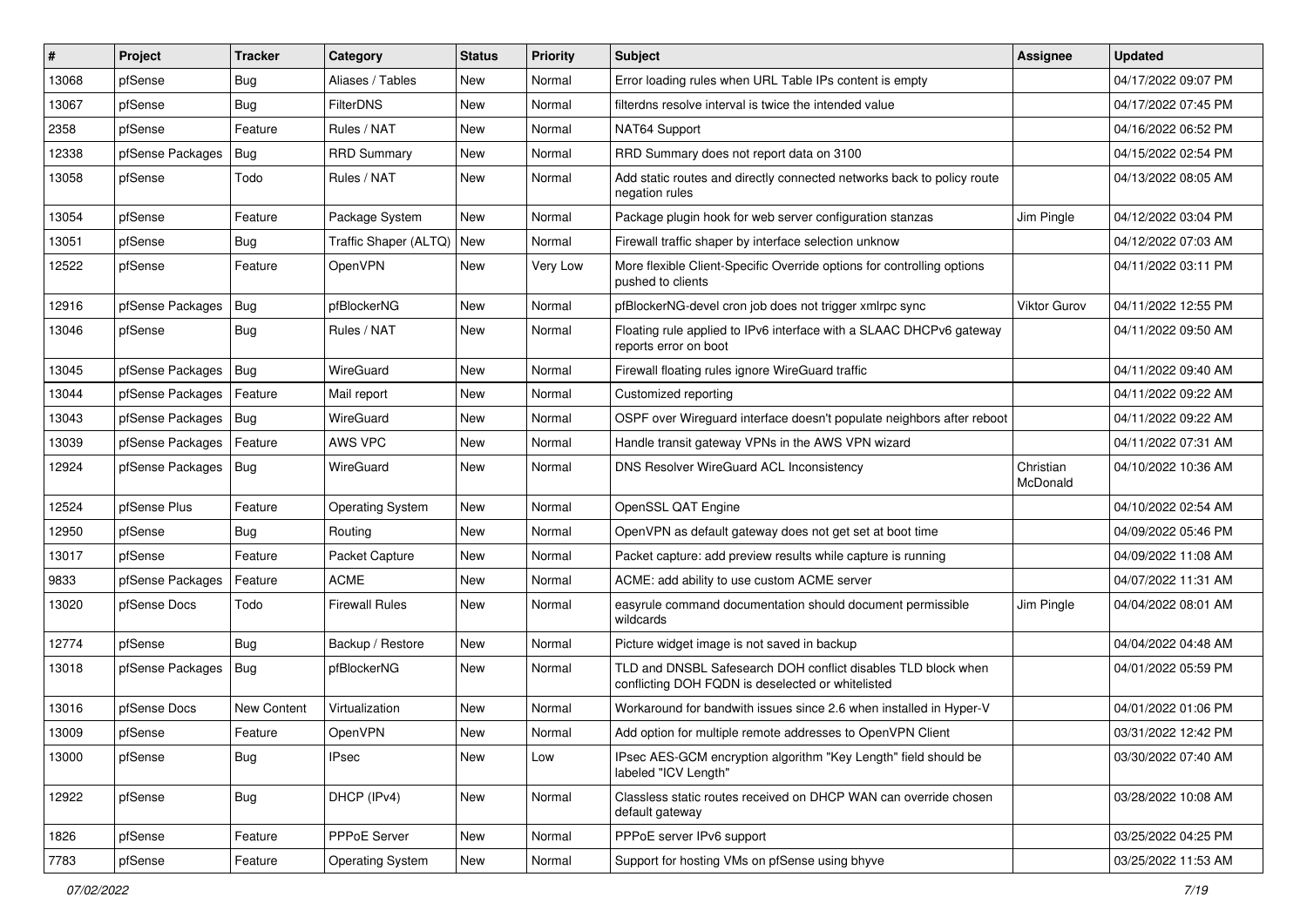| #     | Project          | <b>Tracker</b> | Category                                 | <b>Status</b> | <b>Priority</b> | <b>Subject</b>                                                                                 | <b>Assignee</b> | <b>Updated</b>      |
|-------|------------------|----------------|------------------------------------------|---------------|-----------------|------------------------------------------------------------------------------------------------|-----------------|---------------------|
| 12927 | pfSense          | <b>Bug</b>     | OpenVPN                                  | New           | Normal          | OpenVPN with OCSP enabled allows connections with revoked<br>certificates                      |                 | 03/24/2022 08:22 AM |
| 12978 | pfSense Docs     | Correction     | Monitoring                               | New           | Normal          | Correction to iftop section of Monitoring Bandwidth Usage                                      | Jim Pingle      | 03/23/2022 11:18 AM |
| 12863 | pfSense          | Feature        | Authentication                           | New           | Very Low        | dynamically tune sha512crypt rounds                                                            | Jim Pingle      | 03/19/2022 12:53 PM |
| 11732 | pfSense Plus     | Feature        | Hardware / Drivers                       | New           | Normal          | Add VXLAN Support to pfSense Plus                                                              |                 | 03/15/2022 02:35 AM |
| 12400 | pfSense Docs     | Correction     | <b>NAT</b>                               | New           | Normal          | NAT 1:1 documentation - multi-wan information                                                  |                 | 03/13/2022 12:53 PM |
| 12938 | pfSense          | Bug            | IPv6 Router<br>Advertisements<br>(RADVD) | New           | Normal          | MaxRtrAdvInterval would allow stale DNS servers to be deleted faster                           |                 | 03/12/2022 09:37 AM |
| 12932 | pfSense Packages | Feature        | pfBlockerNG                              | New           | High            | pfblockerng per user whitelist                                                                 |                 | 03/11/2022 11:08 AM |
| 855   | pfSense          | Feature        | Multi-WAN                                | New           | Normal          | Ability to selectively kill states on gateways recovery                                        |                 | 03/11/2022 08:30 AM |
| 12623 | pfSense Packages | Bug            | <b>ACME</b>                              | New           | Normal          | acme.sh package   DNS-ISPConfig settings                                                       | Viktor Gurov    | 03/10/2022 03:42 PM |
| 12918 | pfSense Packages | Feature        | pfBlockerNG                              | New           | Normal          | pfBlockerNG-devel changes from xmlrpc sync do not take effect<br>immediately                   |                 | 03/07/2022 02:29 PM |
| 12670 | pfSense Packages | <b>Bug</b>     | <b>ACME</b>                              | <b>New</b>    | Normal          | ACME package writes credentials to system log                                                  | Viktor Gurov    | 03/07/2022 10:58 AM |
| 12909 | pfSense Packages | Feature        | Suricata                                 | <b>New</b>    | Normal          | Convert Suricata GeoIP Lookup feature on ALERTS tab to use local<br>GeoIP2 database            | Viktor Gurov    | 03/07/2022 08:28 AM |
| 12905 | pfSense          | Bug            | Web Interface                            | New           | Normal          | Add VLAN Re-assignment to Import Interface Mismatch Wizard                                     |                 | 03/07/2022 08:05 AM |
| 12903 | pfSense          | Feature        | Notifications                            | New           | Normal          | alternative authentication methods for email notifications?                                    |                 | 03/07/2022 07:52 AM |
| 11827 | pfSense Packages | Feature        | <b>ACME</b>                              | New           | Normal          | Please include acme deploy folder/scripts                                                      |                 | 03/06/2022 04:31 AM |
| 12899 | pfSense Packages | Bug            | Suricata                                 | New           | Normal          | Suricata doesn't honor Pass List                                                               |                 | 03/04/2022 01:22 PM |
| 12894 | pfSense Plus     | Bug            | Certificates                             | New           | Low             | duplicating freshly created certificates through refreshing                                    |                 | 03/03/2022 02:35 PM |
| 5922  | pfSense          | Feature        | <b>SNMP</b>                              | New           | Normal          | SNMP - enable SNMP v3 functionality                                                            | Viktor Gurov    | 03/02/2022 02:40 PM |
| 12889 | pfSense Packages | Feature        | <b>FRR</b>                               | New           | Normal          | FRR GUI add set ipv6 next-hop global                                                           |                 | 03/02/2022 06:10 AM |
| 12888 | pfSense          | Bug            | Rules / NAT                              | New           | Normal          | pfSense sends un-NATed packets during OpenVPN startup                                          |                 | 03/01/2022 03:13 PM |
| 4632  | pfSense          | Feature        | <b>Operating System</b>                  | New           | Normal          | Support for Multipath TCP (MPTCP)                                                              | Jim Thompson    | 03/01/2022 05:39 AM |
| 12883 | pfSense Docs     | Todo           | <b>DNS</b>                               | New           | Normal          | Feedback on Services - DNS Resolver - Host Overrides                                           |                 | 02/28/2022 07:54 PM |
| 11778 | pfSense          | <b>Bug</b>     | OpenVPN                                  | New           | Normal          | OpenVPN uses 100% CPU after experiencing packet loss                                           |                 | 02/28/2022 07:38 AM |
| 12857 | pfSense          | Bug            | Gateways                                 | New           | Normal          | Firewall gateway goes away when making changes to Bridge0 device                               |                 | 02/27/2022 11:20 AM |
| 12259 | pfSense          | <b>Bug</b>     | Operating System                         | New           | Normal          | Intel em NICs Suffering Performance Degradation on FreeBSD12                                   |                 | 02/25/2022 09:28 PM |
| 12874 | pfSense          | Feature        | OpenVPN                                  | New           | Normal          | OpenVPN RADIUS Framed-Pool                                                                     |                 | 02/25/2022 02:24 PM |
| 12860 | pfSense Packages | Feature        | New Package<br>Request                   | New           | Normal          | add mmc-utils package to all images                                                            |                 | 02/24/2022 07:18 AM |
| 12861 | pfSense Docs     | Correction     | Hardware                                 | New           | Normal          | pfSense hardware tuning guide references obsolete interface loader<br>variable & buffer limits |                 | 02/23/2022 05:31 PM |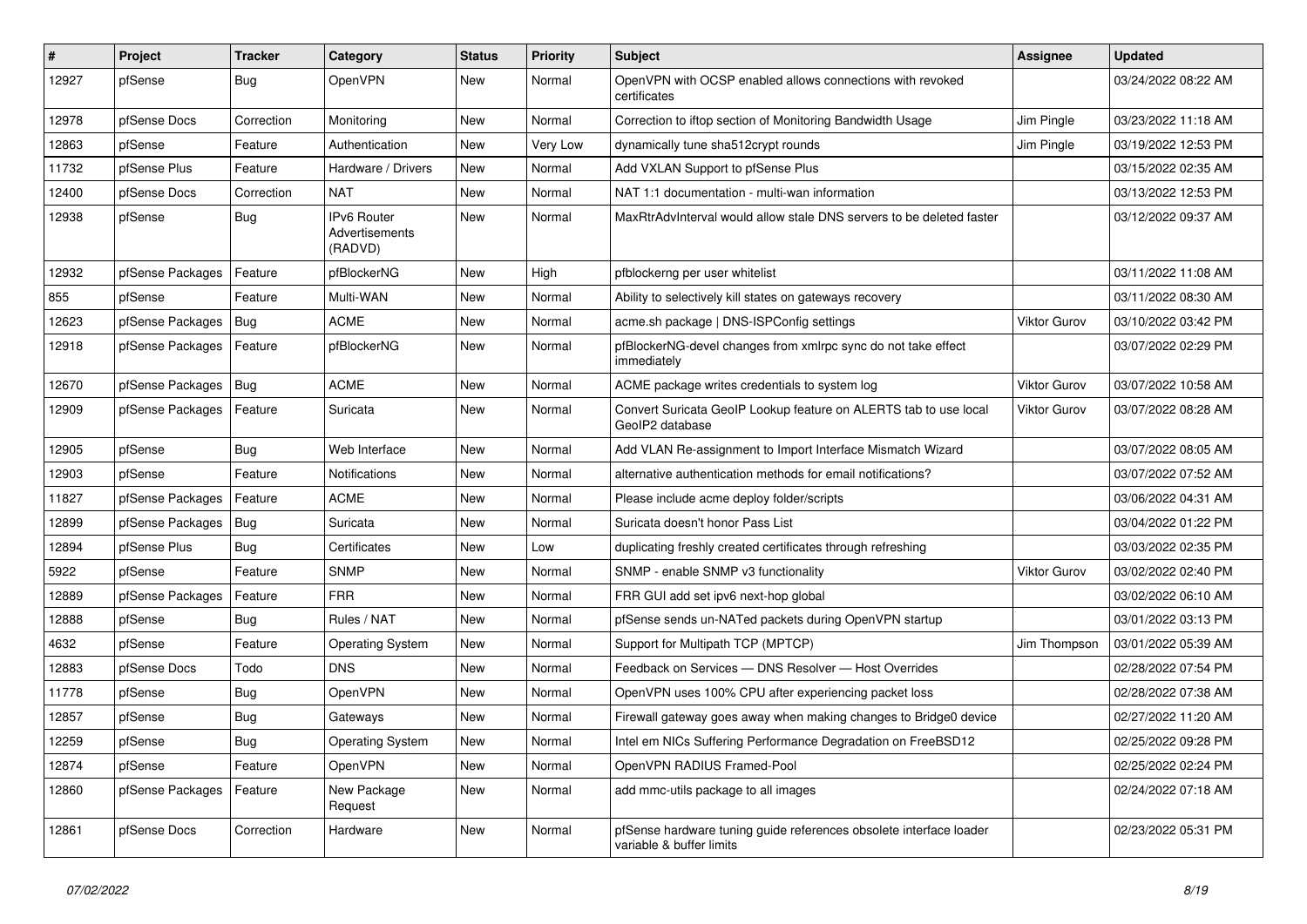| $\vert$ # | Project          | <b>Tracker</b>     | Category                | <b>Status</b> | <b>Priority</b> | Subject                                                                                                                                                | Assignee      | <b>Updated</b>      |
|-----------|------------------|--------------------|-------------------------|---------------|-----------------|--------------------------------------------------------------------------------------------------------------------------------------------------------|---------------|---------------------|
| 12859     | pfSense Packages | Feature            | Zabbix                  | New           | Normal          | Add Zabbix 6.0 LTS (agent and proxy) packages                                                                                                          |               | 02/23/2022 07:11 AM |
| 12849     | pfSense          | <b>Bug</b>         | <b>Operating System</b> | New           | Normal          | pfsync kernel crash on reboot                                                                                                                          | Mateusz Guzik | 02/22/2022 02:02 PM |
| 12850     | pfSense          | <b>Bug</b>         | Routing                 | New           | Low             | Console error during boot: "route: route has not been found"                                                                                           |               | 02/22/2022 08:27 AM |
| 12832     | pfSense Plus     | Feature            | Hardware / Drivers      | New           | Very Low        | 6100 configurable Blinking Blue LED                                                                                                                    |               | 02/22/2022 07:30 AM |
| 12553     | pfSense          | Feature            | Backup / Restore        | New           | Normal          | Auto Config Backup: Allow selecting multiple backups for deletion                                                                                      |               | 02/22/2022 04:27 AM |
| 12848     | pfSense          | Feature            | Dynamic DNS             | New           | Normal          | Evaluation of the DynDNS "Result Match" string                                                                                                         |               | 02/22/2022 02:01 AM |
| 12845     | pfSense Packages | Bug                | softflowd               | New           | Normal          | softflowd wrong vlan tag                                                                                                                               |               | 02/21/2022 10:40 AM |
| 12828     | pfSense          | <b>Bug</b>         | Wireless                | New           | Normal          | pfSense keeps crashing (Fatal trap 12: page fault while in kernel mode)                                                                                |               | 02/21/2022 07:55 AM |
| 12708     | pfSense          | Bug                | Aliases / Tables        | New           | Normal          | alias with non resolving DNS entry breaks underlying pf table                                                                                          |               | 02/20/2022 06:13 PM |
| 12822     | pfSense Packages | Bug                | pfBlockerNG             | New           | Normal          | IPv4 Source ASN format not working                                                                                                                     |               | 02/18/2022 10:47 AM |
| 12823     | pfSense          | <b>Bug</b>         | DHCP (IPv6)             | New           | Normal          | Multiple DHCP6 WAN connections PPPoE interface 'defached' status                                                                                       |               | 02/18/2022 05:39 AM |
| 12813     | pfSense          | Feature            | Installer               | New           | Low             | Recover extra data in the installer                                                                                                                    |               | 02/17/2022 07:52 AM |
| 10395     | pfSense          | Feature            | Dashboard               | New           | Low             | Add Dashboard System Information support for more PC Engines APU<br>boards                                                                             |               | 02/17/2022 01:02 AM |
| 12812     | pfSense Packages | Feature            | arpwatch                | New           | Normal          | Would it be helpful if the FreeBSD net-mgmt/arpwatch port had an<br>option to use mail/dma for mail delivery?                                          |               | 02/16/2022 06:09 PM |
| 12806     | pfSense Packages | Todo               | node exporter           | New           | Normal          | Update node exporter to 1.3.1                                                                                                                          |               | 02/15/2022 05:26 PM |
| 12805     | pfSense Docs     | <b>New Content</b> | General                 | New           | Very Low        | Add documentation about what triggers a notfication                                                                                                    |               | 02/15/2022 05:10 PM |
| 12804     | pfSense Docs     | New Content        | General                 | New           | Very Low        | Create Slack documentation                                                                                                                             |               | 02/15/2022 04:59 PM |
| 12797     | pfSense          | Bug                | UPnP/NAT-PMP            | New           | Normal          | UPnP+STUN forms invalid outbound NAT rules using the external<br>address discovered from STUN                                                          |               | 02/15/2022 01:01 PM |
| 11931     | pfSense Packages | Feature            | <b>ACME</b>             | New           | Normal          | Add support for validating a domain's ownership via Google Cloud<br>Cloud DNS                                                                          |               | 02/15/2022 03:18 AM |
| 9200      | pfSense Packages | Todo               | <b>ACME</b>             | New           | Normal          | Add DNS support for Google domain to Acme manager                                                                                                      | Jim Pingle    | 02/15/2022 03:16 AM |
| 12789     | pfSense Packages | Feature            | <b>ACME</b>             | New           | Very Low        | Show expiration date of certificates in the ACME package list                                                                                          |               | 02/14/2022 09:20 AM |
| 12791     | pfSense Docs     | <b>New Content</b> | Diagnostics             | New           | Normal          | Diagnostic Information for Support (pfSense)                                                                                                           |               | 02/13/2022 08:49 PM |
| 12787     | pfSense Docs     | Todo               | <b>IPsec</b>            | New           | Normal          | Feedback on pfSense Configuration Recipes - Routing Internet Traffic<br>Through a Site-to-Site IPsec Tunnel                                            |               | 02/11/2022 11:28 PM |
| 11036     | pfSense Packages | Bug                | haproxy                 | New           | Normal          | <b>HAproxy ACL</b>                                                                                                                                     |               | 02/11/2022 11:27 AM |
| 12329     | pfSense Packages | Feature            | Avahi                   | New           | Normal          | Add optional floating firewall rules for IPv4 and IPv6                                                                                                 |               | 02/09/2022 04:43 PM |
| 12759     | pfSense Plus     | <b>Bug</b>         | Package System          | New           | Very Low        | Proprietary packages link to non-existant or non-public github pages                                                                                   |               | 02/09/2022 10:43 AM |
| 8100      | pfSense          | <b>Bug</b>         | CARP                    | New           | Normal          | pfsync Initially Deletes States on Primary for Connections Established<br>through Secondary                                                            | Luiz Souza    | 02/08/2022 12:59 PM |
| 6799      | pfSense          | <b>Bug</b>         | Rules / NAT             | New           | Normal          | Using NOT (!) with interface subnet macros results unexpected traffic<br>passing when multiple subnets are included in the macro (i.e. VIP<br>subnets) |               | 02/07/2022 02:18 PM |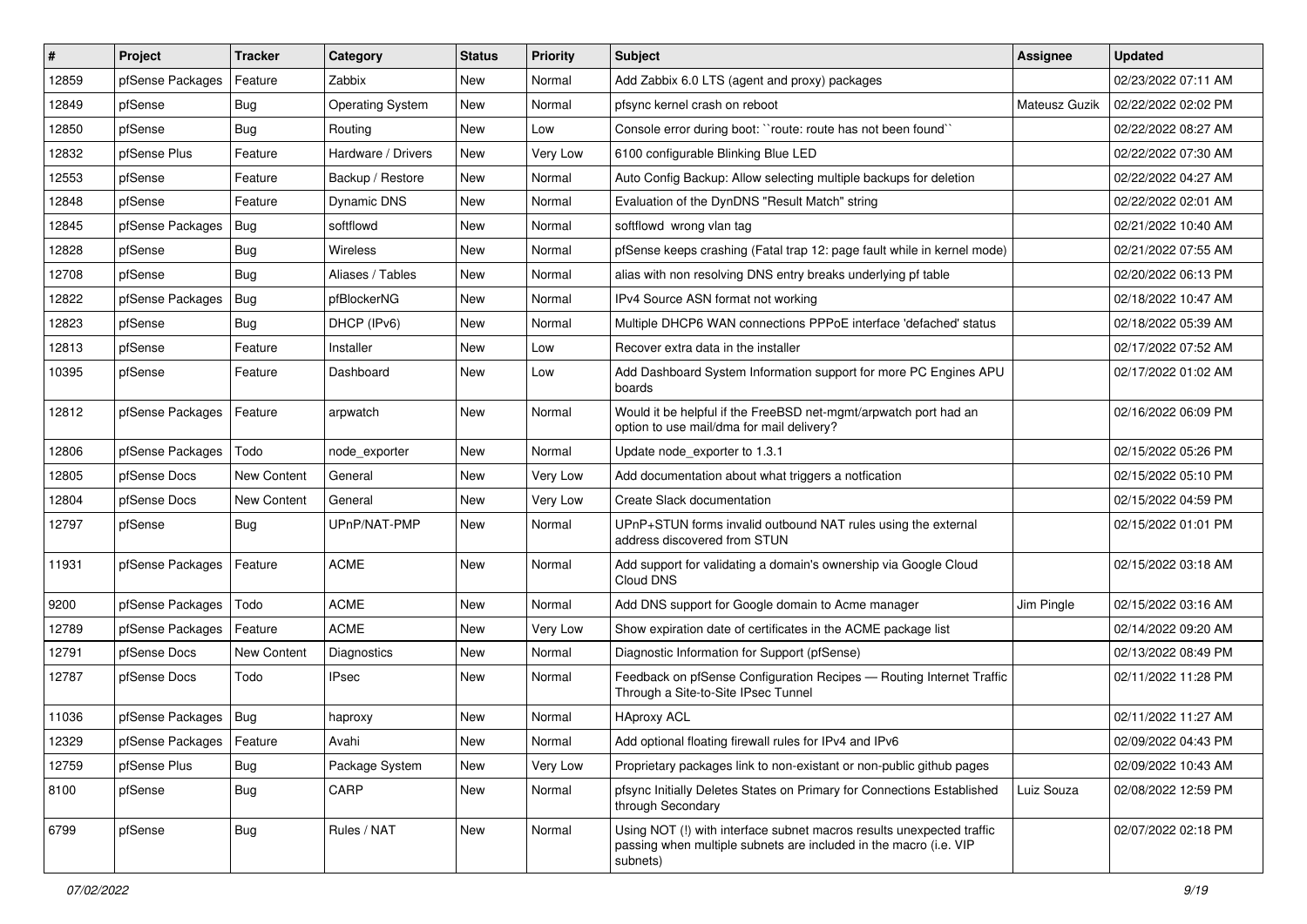| $\#$  | Project          | <b>Tracker</b> | Category               | <b>Status</b> | <b>Priority</b> | <b>Subject</b>                                                                                                                      | Assignee              | <b>Updated</b>      |
|-------|------------------|----------------|------------------------|---------------|-----------------|-------------------------------------------------------------------------------------------------------------------------------------|-----------------------|---------------------|
| 12767 | pfSense Packages | Bug            | Avahi                  | New           | Normal          | `Package radavahi-daemon does does not exist in current pfSense<br>version and it has been removed"" message on pfSense 2.7 restore |                       | 02/07/2022 11:28 AM |
| 12762 | pfSense          | Bug            | IPsec                  | <b>New</b>    | Normal          | IPsec keep alive check ignores Child SA Start Action                                                                                | <b>Viktor Gurov</b>   | 02/07/2022 11:21 AM |
| 12764 | pfSense          | Bug            | Gateways               | New           | Normal          | VTI gateway status is pending after assigning the VTI interface                                                                     |                       | 02/07/2022 05:41 AM |
| 12243 | pfSense          | Todo           | Package System         | <b>New</b>    | Normal          | Implement "``plugin_interfaces()``                                                                                                  |                       | 02/07/2022 03:50 AM |
| 12760 | pfSense Packages | Bug            | WireGuard              | New           | Normal          | Link-local addresses disallowed on Wireguard interfaces                                                                             | Christian<br>McDonald | 02/07/2022 03:50 AM |
| 12751 | pfSense Packages | Bug            | <b>FRR</b>             | New           | Normal          | Improve FRR route restoration after gateway events                                                                                  |                       | 02/06/2022 11:07 PM |
| 10466 | pfSense Packages | Feature        | Suricata               | New           | Low             | Add checkbox to Suricata blocked host view to resolve all resolvable<br>IP's automatically                                          |                       | 02/02/2022 06:04 PM |
| 12748 | pfSense Packages | Feature        | Suricata               | New           | Normal          | Suricata blocked page timestamp breakout to it's own sortable column                                                                |                       | 02/01/2022 12:06 PM |
| 12746 | pfSense          | Feature        | Interfaces             | New           | High            | <b>IPoE</b> feature for WAN interface                                                                                               |                       | 02/01/2022 01:42 AM |
| 12656 | pfSense Packages | Feature        | New Package<br>Request | <b>New</b>    | Normal          | <b>NextDNS</b>                                                                                                                      |                       | 01/31/2022 01:50 AM |
| 12736 | pfSense Packages | Feature        | pfBlockerNG            | <b>New</b>    | Low             | Allow custom cron intervals                                                                                                         |                       | 01/30/2022 08:55 PM |
| 12732 | pfSense Packages | <b>Bug</b>     | squidguard             | New           | High            | Squid https filtering squidguard acl target list - erratic behaviour                                                                |                       | 01/26/2022 09:11 AM |
| 12730 | pfSense          | Bug            | Captive Portal         | New           | Normal          | RADIUS accounting does not work if WAN is down                                                                                      |                       | 01/26/2022 05:13 AM |
| 12717 | pfSense Packages | Todo           | Squid                  | <b>New</b>    | Normal          | Squid 5.x Branch                                                                                                                    |                       | 01/25/2022 06:24 PM |
| 12726 | pfSense          | Bug            | Authentication         | New           | Normal          | LDAP select container button auto populate                                                                                          |                       | 01/25/2022 01:48 PM |
| 12281 | pfSense Packages | Feature        | Nut                    | New           | Normal          | Add support for Telegram/Pushover notifications                                                                                     | <b>Viktor Gurov</b>   | 01/24/2022 07:25 AM |
| 12715 | pfSense          | <b>Bug</b>     | Authentication         | New           | Normal          | Long system startup time when LDAP is configured and unavailable<br>during startup.                                                 | Christian<br>McDonald | 01/24/2022 05:50 AM |
| 7329  | pfSense          | Bug            | <b>DNS Forwarder</b>   | <b>New</b>    | Low             | <b>DHCP Not Updating DNS</b>                                                                                                        |                       | 01/21/2022 09:16 PM |
| 12711 | pfSense Packages | Feature        | Telegraf               | New           | Normal          | Add InfluxDB V2 support                                                                                                             |                       | 01/21/2022 02:54 AM |
| 7352  | pfSense          | <b>Bug</b>     | Routing                | New           | Normal          | pfSense IPv6 static route is dumped after a WAN flap                                                                                |                       | 01/20/2022 09:35 AM |
| 9500  | pfSense Packages | Bug            | haproxy                | <b>New</b>    | Normal          | HAproxy does not delete non-applicable action config                                                                                |                       | 01/18/2022 06:28 AM |
| 12382 | pfSense          | Regression     | OpenVPN                | <b>New</b>    | Normal          | Certificate Depth checking creates OpenVPN micro-outages every time<br>a user authenticates after 2.5.2 upgrade                     |                       | 01/17/2022 04:17 AM |
| 12659 | pfSense Docs     | Todo           | Hardware               | <b>New</b>    | Normal          | Feedback on Hardware - Hardware Tuning and Troubleshooting -<br>Flow Control for ix                                                 |                       | 01/16/2022 10:22 AM |
| 6926  | pfSense          | Bug            | UPnP/NAT-PMP           | New           | Normal          | Miniupnp advertising expired IPv6 address                                                                                           |                       | 01/15/2022 08:29 PM |
| 10843 | pfSense          | Feature        | Authentication         | New           | Normal          | Allow user manager settings to specify multiple authentication servers                                                              |                       | 01/13/2022 07:22 AM |
| 12679 | pfSense          | Feature        | Interfaces             | New           | Normal          | Remind user to update DHCPv6 range when changing interface IPv6<br>prefix                                                           |                       | 01/12/2022 07:36 AM |
| 12676 | pfSense          | Feature        | Rules / NAT            | New           | Normal          | Add the Tagged option on the Port Forward rules edit page                                                                           |                       | 01/11/2022 05:52 AM |
| 12607 | pfSense Plus     | Bug            | Hardware / Drivers     | New           | High            | Instability with Snort Inline with AWS Instances                                                                                    |                       | 01/10/2022 09:03 PM |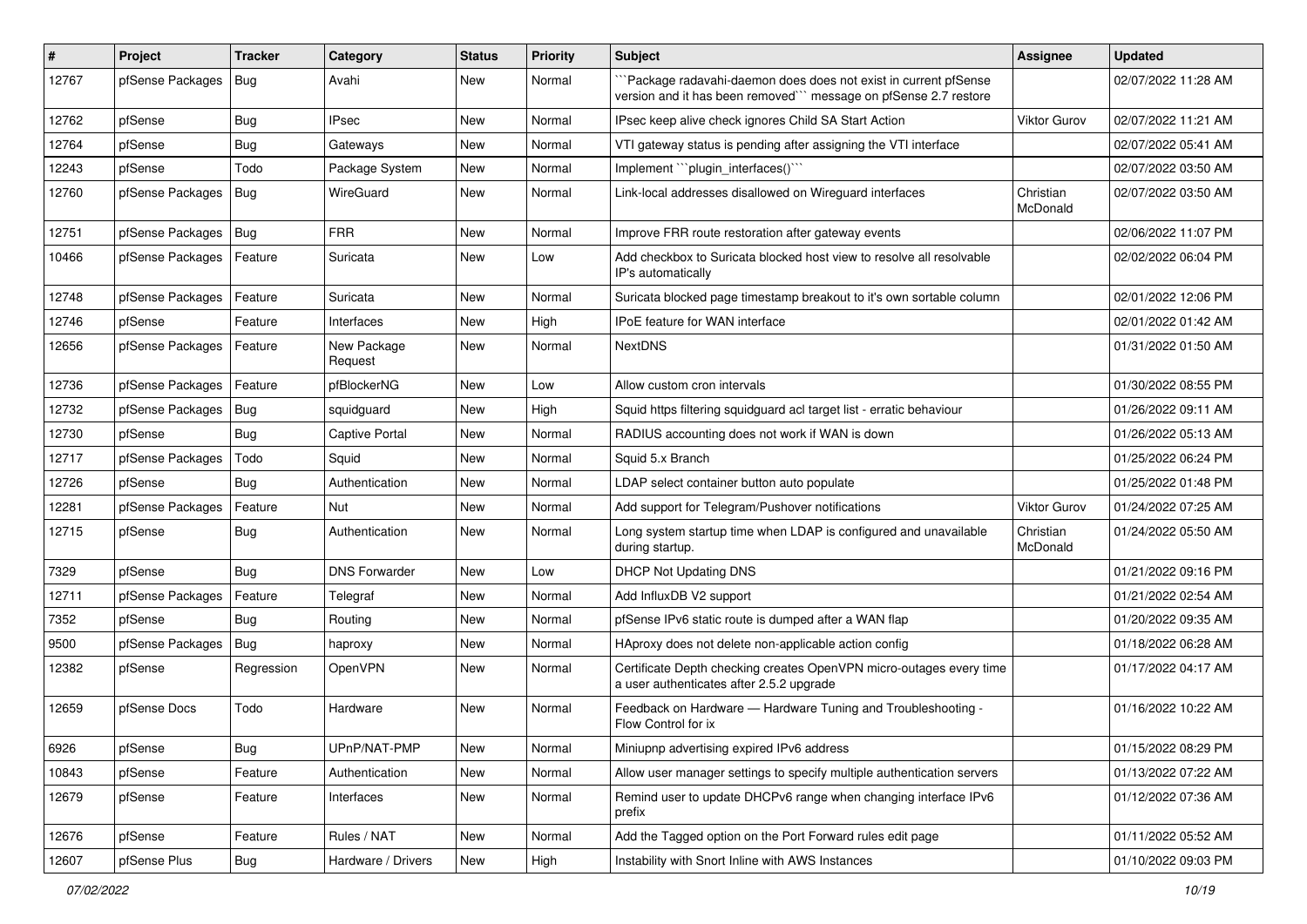| $\vert$ # | Project          | <b>Tracker</b> | Category                 | <b>Status</b> | <b>Priority</b> | Subject                                                                                                                       | <b>Assignee</b>       | <b>Updated</b>      |
|-----------|------------------|----------------|--------------------------|---------------|-----------------|-------------------------------------------------------------------------------------------------------------------------------|-----------------------|---------------------|
| 1849      | pfSense          | <b>Bug</b>     | Traffic Shaper (ALTQ)    | New           | Normal          | Traffic shaper - By Queue view needs to show/use friendly inerface<br>names                                                   |                       | 01/10/2022 08:10 AM |
| 5253      | pfSense          | Bug            | <b>PPP</b> Interfaces    | New           | Normal          | 3gstats.php 100% CPU                                                                                                          |                       | 01/08/2022 05:02 PM |
| 12260     | pfSense Packages | Bug            | ntop                     | New           | Normal          | Update popup and version missmatch?                                                                                           |                       | 01/08/2022 05:53 AM |
| 12665     | pfSense          | Feature        | Rules / NAT              | New           | Normal          | Ability to add custom pf rules from the GUI                                                                                   |                       | 01/07/2022 09:30 AM |
| 12667     | pfSense Packages | Bug            | WireGuard                | New           | Normal          | Firewall Crashed After Upgrading Wireguard                                                                                    |                       | 01/07/2022 09:18 AM |
| 4242      | pfSense          | Feature        | Authentication           | New           | Normal          | Two Factor or OTP Authentication for Admin Interface                                                                          |                       | 01/04/2022 12:07 PM |
| 7626      | pfSense          | Feature        | Interfaces               | New           | Normal          | Add IPoE support for WAN                                                                                                      |                       | 01/01/2022 12:31 AM |
| 8516      | pfSense Packages | Bug            | FreeRADIUS               | New           | Normal          | FreeRADIUS requires settings re-saved after pfSense upgrade                                                                   | Jim Pingle            | 12/31/2021 05:58 PM |
| 8113      | pfSense          | Bug            | Interfaces               | New           | Normal          | MTU setting on bridge, openvpn clients ignored                                                                                |                       | 12/31/2021 05:55 PM |
| 6993      | pfSense          | <b>Bug</b>     | OpenVPN                  | New           | Normal          | OpenVPN status error during CARP state transition                                                                             | James Webb            | 12/31/2021 05:44 PM |
| 7113      | pfSense          | <b>Bug</b>     | Dashboard                | New           | Normal          | Interface name in Traffic Graphs                                                                                              |                       | 12/31/2021 05:40 PM |
| 5629      | pfSense          | Bug            | <b>IPsec</b>             | New           | Normal          | Allow for IPsec configuration using certs without a CA                                                                        |                       | 12/31/2021 05:21 PM |
| 12655     | pfSense Packages | Bug            | Telegraf                 | New           | Normal          | telegraf, wireguard plugin failing                                                                                            |                       | 12/30/2021 05:51 PM |
| 6289      | pfSense          | <b>Bug</b>     | Interfaces               | New           | Normal          | IPv6 address not given to track6 interfaces on create                                                                         |                       | 12/30/2021 04:17 AM |
| 11872     | pfSense          | <b>Bug</b>     | Interfaces               | New           | Normal          | gif interfaces reporting incorrect traffic counters                                                                           |                       | 12/30/2021 04:00 AM |
| 11759     | pfSense          | <b>Bug</b>     | Dashboard                | New           | Normal          | Traffic graphs on dashboard double upload on pppoe links                                                                      |                       | 12/30/2021 04:00 AM |
| 12648     | pfSense          | <b>Bug</b>     | Captive Portal           | New           | Normal          | Undocumented variables 'listenporthttp' and 'listenporthttps'                                                                 |                       | 12/28/2021 10:44 AM |
| 12070     | pfSense          | <b>Bug</b>     | DHCP (IPv4)              | New           | Low             | VLAN0 for WAN DHCP                                                                                                            |                       | 12/23/2021 04:31 PM |
| 10732     | pfSense          | Feature        | <b>High Availability</b> | New           | Very Low        | Warning banner for secondary HA node                                                                                          |                       | 12/23/2021 03:34 AM |
| 12513     | pfSense Packages | Feature        | WireGuard                | New           | Normal          | WireGuard Utilization Status (Beyond Active Connection)                                                                       | Christian<br>McDonald | 12/22/2021 08:40 PM |
| 12473     | pfSense          | Feature        | <b>IPsec</b>             | <b>New</b>    | Normal          | Allow user adjustment of IPsec Keep Alive periodic checks                                                                     |                       | 12/22/2021 05:59 AM |
| 11588     | pfSense          | Feature        | WireGuard                | New           | Low             | Automatically suggest next IP address in Wireguard interface subnet<br>when creating a peer                                   |                       | 12/22/2021 03:35 AM |
| 12625     | pfSense          | Feature        | Logging                  | <b>New</b>    | Normal          | Granular logging options for default firewall rules.                                                                          |                       | 12/21/2021 06:39 PM |
| 8827      | pfSense Packages | Bug            | squidguard               | New           | Normal          | Squidguard: ACL redirect modes 'redirect' and 'err page' send<br>unresolvable URLs to the client.                             | Viktor Gurov          | 12/21/2021 05:49 AM |
| 7152      | pfSense          | <b>Bug</b>     | <b>DNS Resolver</b>      | New           | Normal          | Unbound / DNS Resolver issue if "Register DHCP static mappings in<br>the DNS Resolver" set before wildcard DNS custom options |                       | 12/18/2021 04:59 PM |
| 5849      | pfSense          | <b>Bug</b>     | CARP                     | <b>New</b>    | Normal          | Routing fail on CARP IPsec                                                                                                    |                       | 12/18/2021 04:41 PM |
| 7235      | pfSense          | <b>Bug</b>     | <b>IPsec</b>             | New           | Normal          | 4860 has not got significant IPsec performance rising with enabled HW<br>acceleration                                         | Luiz Souza            | 12/18/2021 04:32 PM |
| 12608     | pfSense Packages | Bug            | WireGuard                | New           | High            | WireGuard tunnels monitored by dpinger causing system to stop<br>routing completely in certain situations                     | Christian<br>McDonald | 12/16/2021 03:14 PM |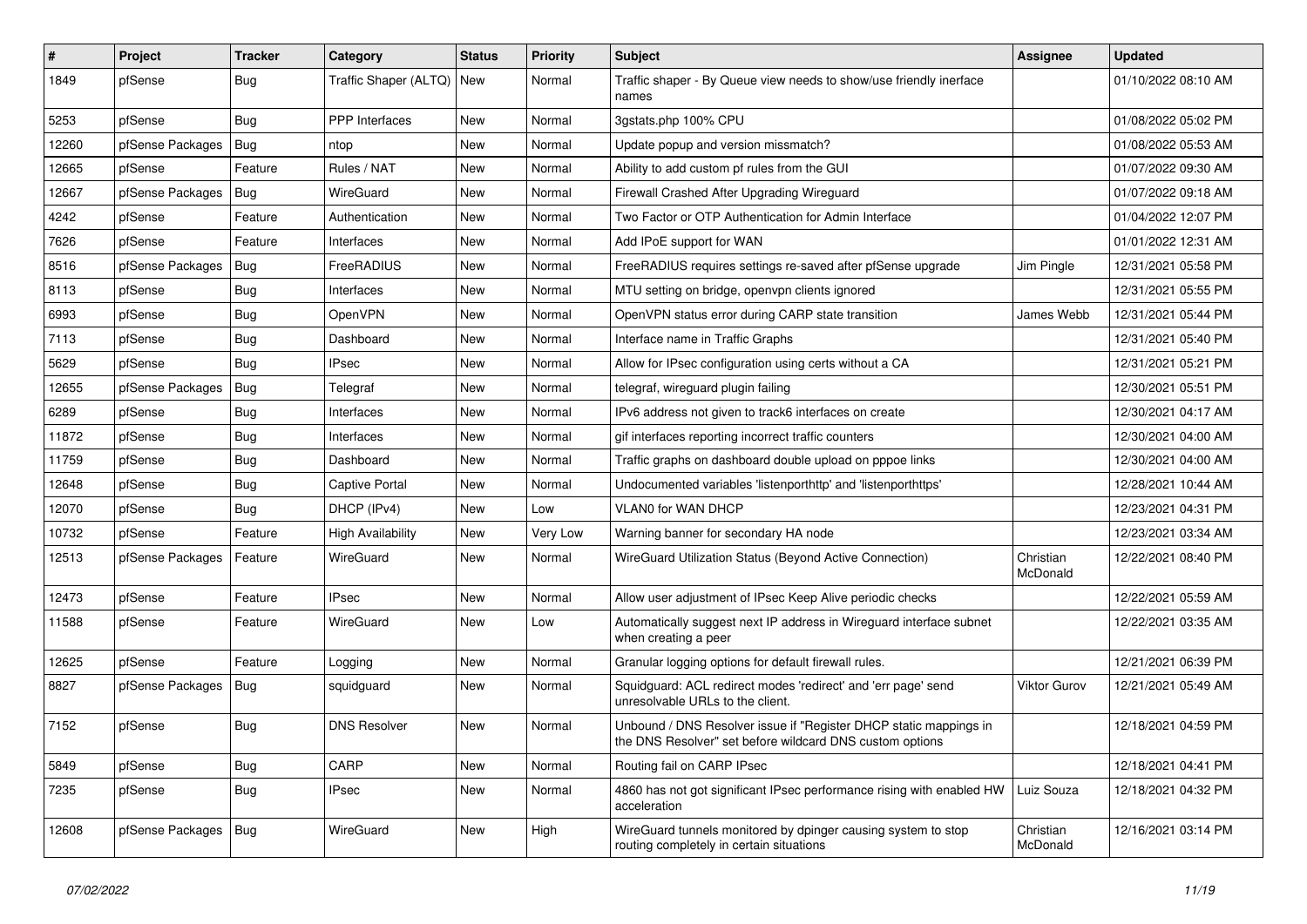| $\sharp$ | Project                    | <b>Tracker</b>     | Category                | <b>Status</b> | <b>Priority</b> | Subject                                                                                                                | <b>Assignee</b>       | <b>Updated</b>      |
|----------|----------------------------|--------------------|-------------------------|---------------|-----------------|------------------------------------------------------------------------------------------------------------------------|-----------------------|---------------------|
| 12581    | pfSense                    | Regression         | DHCP (IPv6)             | New           | Normal          | CARP IPv6 assigned address does not get advertised to endpoints with<br><b>RADV</b>                                    |                       | 12/16/2021 02:34 PM |
| 12602    | pfSense                    | Feature            | Dynamic DNS             | New           | Normal          | DHCPv6 should allow DDNS Client updates for hosts                                                                      |                       | 12/15/2021 11:00 AM |
| 12600    | pfSense                    | Feature            | Aliases / Tables        | New           | Normal          | allow custom mask for a network alias created from a FQDN                                                              |                       | 12/15/2021 10:50 AM |
| 7387     | pfSense                    | Bug                | Dashboard               | <b>New</b>    | Low             | New Traffic Graph in dashboard resets inverted view to normal view                                                     | <b>Jared Dillard</b>  | 12/11/2021 08:14 PM |
| 4604     | pfSense                    | <b>Bug</b>         | <b>NTPD</b>             | New           | Normal          | NTP time server entries may or may not work, depending upon<br>interfaces selected when configuring NTP service        |                       | 12/11/2021 07:59 PM |
| 1738     | pfSense                    | Bug                | Backup / Restore        | New           | Very Low        | Restore fails when username in backup is not matching                                                                  |                       | 12/11/2021 07:51 PM |
| 1667     | pfSense                    | <b>Bug</b>         | L <sub>2</sub> TP       | New           | Normal          | L2TP server does not respond properly from a CARP VIP                                                                  |                       | 12/11/2021 07:43 PM |
| 12091    | pfSense                    | Feature            | Authentication          | New           | Normal          | RFE: Add support for sssd authentication                                                                               |                       | 12/10/2021 04:55 PM |
| 12552    | pfSense                    | Bug                | OpenVPN                 | New           | Normal          | "Pull DNS" option within OpenVPN client does not cause pfSense to<br>use DNS servers assigned by remote OpenVPN server |                       | 12/08/2021 08:45 AM |
| 12573    | pfSense Packages           | Feature            | New Package<br>Request  | <b>New</b>    | Normal          | Dashboard widget with external connection map                                                                          | aleksei<br>prokofiev  | 12/07/2021 07:38 AM |
| 12570    | pfSense Docs               | Correction         | General                 | New           | Normal          | Active appliance list missing 6100                                                                                     |                       | 12/06/2021 11:41 AM |
| 12565    | pfSense Docs               | <b>New Content</b> | OpenVPN                 | New           | Normal          | Document new "Duplicate Connection Limit" option on OpenVPN<br>server instances                                        | Jim Pingle            | 12/06/2021 08:07 AM |
| 12564    | pfSense                    | Feature            | Aliases / Tables        | New           | Low             | add column to show that an Alias is in use by or not                                                                   |                       | 12/04/2021 07:25 PM |
| 12563    | pfSense                    | <b>Bug</b>         | OpenVPN                 | New           | Normal          | OpenVPN server doesn't support Framed-IPv6-Address RADIUS<br>attribute                                                 |                       | 12/03/2021 11:19 AM |
| 12551    | pfSense                    | Feature            | <b>DNS Resolver</b>     | <b>New</b>    | Low             | Add ability to set DNS resolver search domain list                                                                     |                       | 12/01/2021 11:18 AM |
| 11182    | pfSense Packages           | Bug                | <b>NRPE</b>             | New           | Normal          | NRPE in HA syncs the bind IP                                                                                           |                       | 12/01/2021 02:15 AM |
| 12248    | pfSense                    | Feature            | Package System          | New           | Low             | Package Update Availability Notification                                                                               |                       | 11/28/2021 10:02 AM |
| 12542    | pfSense                    | Bug                | Virtual IP Addresses    | New           | Normal          | Cannot assign a same IPv6 Link-Local address to different interfaces                                                   |                       | 11/25/2021 01:41 AM |
| 10404    | pfSense                    | Feature            | <b>NTPD</b>             | New           | Normal          | Consider using chrony for NTP services                                                                                 |                       | 11/23/2021 06:59 PM |
| 12539    | pfSense                    | Bug                | Interfaces              | New           | Low             | Changing VLAN ID for LAN interface in assignments silently fails.                                                      |                       | 11/23/2021 04:12 AM |
| 12538    | pfSense Packages           | Bug                | <b>PIMD</b>             | New           | Normal          | PIMD sub-interface bug                                                                                                 |                       | 11/20/2021 09:44 PM |
| 4128     | pfSense                    | Feature            | <b>Notifications</b>    | New           | Normal          | Email notification webgui configuration                                                                                |                       | 11/18/2021 12:48 PM |
| 12526    | pfSense Packages           | Feature            | WireGuard               | New           | Normal          | <b>WireGuard Widget</b>                                                                                                | Christian<br>McDonald | 11/17/2021 07:15 AM |
| 12525    | pfSense Packages   Feature |                    | WireGuard               | New           | Normal          | WireGuard Tunnel restore configuration                                                                                 | Christian<br>McDonald | 11/17/2021 07:15 AM |
| 12249    | pfSense                    | <b>Bug</b>         | Backup / Restore        | New           | Normal          | HAProxy causing failed ACB backups                                                                                     |                       | 11/15/2021 11:58 PM |
| 4688     | pfSense                    | Feature            | <b>IPsec</b>            | New           | Normal          | Missing TFC Traffic Flow Confidentiality support                                                                       |                       | 11/15/2021 12:27 PM |
| 12521    | pfSense                    | Feature            | <b>Operating System</b> | New           | Very Low        | Add the BBR2, QUIC, RACK Congestion Control (CC) protocols                                                             |                       | 11/15/2021 07:40 AM |
| 12520    | pfSense Packages           | Feature            | Squid                   | New           | High            | [Squid] - Allow or Deny Mappings from IP/Host/GeoIP sources                                                            |                       | 11/12/2021 02:13 PM |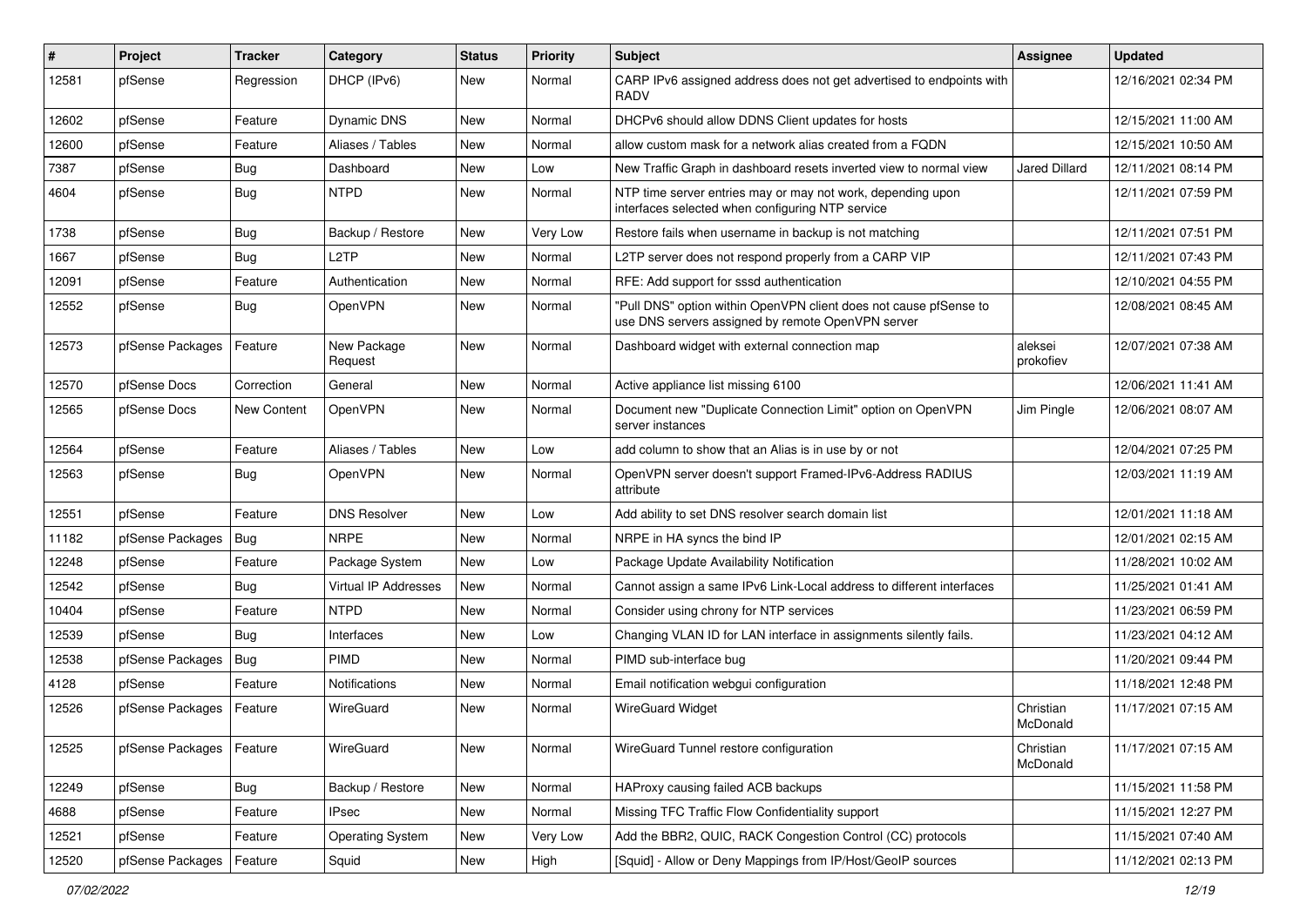| #     | Project                    | <b>Tracker</b> | Category                        | <b>Status</b> | <b>Priority</b> | <b>Subject</b>                                                                                                                   | <b>Assignee</b> | <b>Updated</b>      |
|-------|----------------------------|----------------|---------------------------------|---------------|-----------------|----------------------------------------------------------------------------------------------------------------------------------|-----------------|---------------------|
| 12519 | pfSense                    | <b>Bug</b>     | Authentication                  | New           | Normal          | Fail authentication using special character in password via the LDAP<br>connector                                                |                 | 11/12/2021 07:39 AM |
| 11525 | pfSense Packages           | Bug            | Suricata                        | New           | Normal          | pfsense 2.5.0 release version for vlan issue to suricata                                                                         |                 | 11/11/2021 08:16 AM |
| 12509 | pfSense                    | Bug            | OpenVPN                         | New           | Normal          | Deffered authentication does not work with auth-gen-token<br>external-auth or pusk "auth-token"                                  |                 | 11/08/2021 04:01 AM |
| 12508 | pfSense                    | <b>Bug</b>     | <b>DHCP Relay</b>               | New           | Normal          | DHCP Relay over VPN                                                                                                              |                 | 11/06/2021 11:25 AM |
| 12504 | pfSense                    | Bug            | Interfaces                      | New           | Normal          | BCM57412 NetXtreme-E 10Gb RDMA Ethernet controller issue                                                                         |                 | 11/05/2021 04:51 AM |
| 12502 | pfSense Packages           | Feature        | syslog-ng                       | New           | Normal          | Syslog-ng Configuration Library (scl) missing                                                                                    |                 | 11/02/2021 06:06 PM |
| 12491 | pfSense Packages           | Feature        | squidguard                      | New           | Normal          | squidguard: allow multiple regex                                                                                                 |                 | 10/28/2021 03:30 PM |
| 8013  | pfSense                    | Bug            | IPsec                           | New           | Normal          | IPsec MSS clamping value shared for IPv4 and IPv6                                                                                | Luiz Souza      | 10/28/2021 01:37 PM |
| 11429 | pfSense                    | Bug            | Web Interface                   | New           | Normal          | System Log / Settings form activates "Reset Log Files" button on enter                                                           |                 | 10/28/2021 01:35 PM |
| 11440 | pfSense                    | Feature        | Web Interface                   | New           | Low             | Expand collapsed sections by clicking anywhere on header                                                                         |                 | 10/28/2021 01:35 PM |
| 12357 | pfSense                    | <b>Bug</b>     | <b>Captive Portal</b>           | <b>New</b>    | Normal          | Captive Portal popup Logout button loads full login page in popup when<br>clicked                                                |                 | 10/27/2021 12:10 PM |
| 12483 | pfSense                    | Bug            | Configuration<br><b>Backend</b> | New           | Normal          | GUI creates inconsistent config.xml                                                                                              |                 | 10/23/2021 06:48 AM |
| 12436 | pfSense                    | <b>Bug</b>     | PPPoE Server                    | New           | Normal          | Pppoe server config gui does not allow setting of chap authentication,<br>and sets the network start address for allocation to 0 |                 | 10/21/2021 08:15 AM |
| 9344  | pfSense                    | Bug            | Translations                    | New           | Normal          | OpenVPN click NCP Algorithms will always go to DH Parameters<br>website(in Chinese-Taiwan)                                       |                 | 10/21/2021 03:48 AM |
| 12457 | pfSense Docs               | Todo           | Packages                        | <b>New</b>    | Very Low        | Add UPS Configuration Recipes for apcupsd and nut UPS Packages<br>with Common Brand Units                                        |                 | 10/18/2021 08:37 AM |
| 12467 | pfSense                    | Bug            | Captive Portal                  | New           | Normal          | CP error on client disconnect after reboot                                                                                       |                 | 10/17/2021 05:35 AM |
| 12465 | pfSense Packages           | Feature        | haproxy                         | <b>New</b>    | Normal          | Add forwardfor advanced usecases                                                                                                 |                 | 10/16/2021 07:35 PM |
| 11592 | pfSense Packages           | Bug            | node exporter                   | New           | Normal          | Node exporter can not read system statistics                                                                                     |                 | 10/15/2021 09:37 PM |
| 9617  | pfSense                    | Feature        | <b>PPP</b> Interfaces           | New           | Normal          | PPPoE Static IP Configuration in GUI                                                                                             |                 | 10/15/2021 08:52 PM |
| 12461 | pfSense Docs               | Todo           | Hardware                        | New           | Normal          | Improve macOS Serial Command Instructions                                                                                        |                 | 10/15/2021 03:47 PM |
| 12459 | pfSense                    | Todo           | <b>Virtual IP Addresses</b>     | <b>New</b>    | Normal          | Add IP Alias subnet input validation                                                                                             |                 | 10/15/2021 09:35 AM |
| 12458 | pfSense                    | Feature        | Authentication                  | New           | Normal          | Use "unixHomeDirectory" instead of "homeDirectory" when LDAP<br>authentication server is Active Directory                        |                 | 10/15/2021 08:18 AM |
| 9798  | pfSense Packages   Feature |                | pfBlockerNG                     | New           | Normal          | add ipv4 and ipv6 dnscrypt-resolvers feeds                                                                                       |                 | 10/14/2021 09:48 AM |
| 12451 | pfSense                    | Bug            | Virtual IP Addresses            | New           | Normal          | deleteVIP() does not check RFC2136 Update Source                                                                                 |                 | 10/13/2021 10:06 AM |
| 12444 | pfSense Packages   Bug     |                | ntop                            | New           | Normal          | ntopng throws errors when viewing single host                                                                                    |                 | 10/11/2021 12:39 PM |
| 12126 | pfSense Packages   Bug     |                | FreeRADIUS                      | New           | Normal          | freeradius3 0.15.7_31                                                                                                            |                 | 10/11/2021 08:21 AM |
| 9633  | pfSense                    | Feature        | PPPoE Server                    | New           | Normal          | PPPoE/L2TP Server Status Page                                                                                                    |                 | 10/09/2021 12:05 PM |
| 11430 | pfSense                    | Bug            | Interfaces                      | New           | Normal          | PHP console spam after Assigning Interfaces                                                                                      |                 | 10/09/2021 10:37 AM |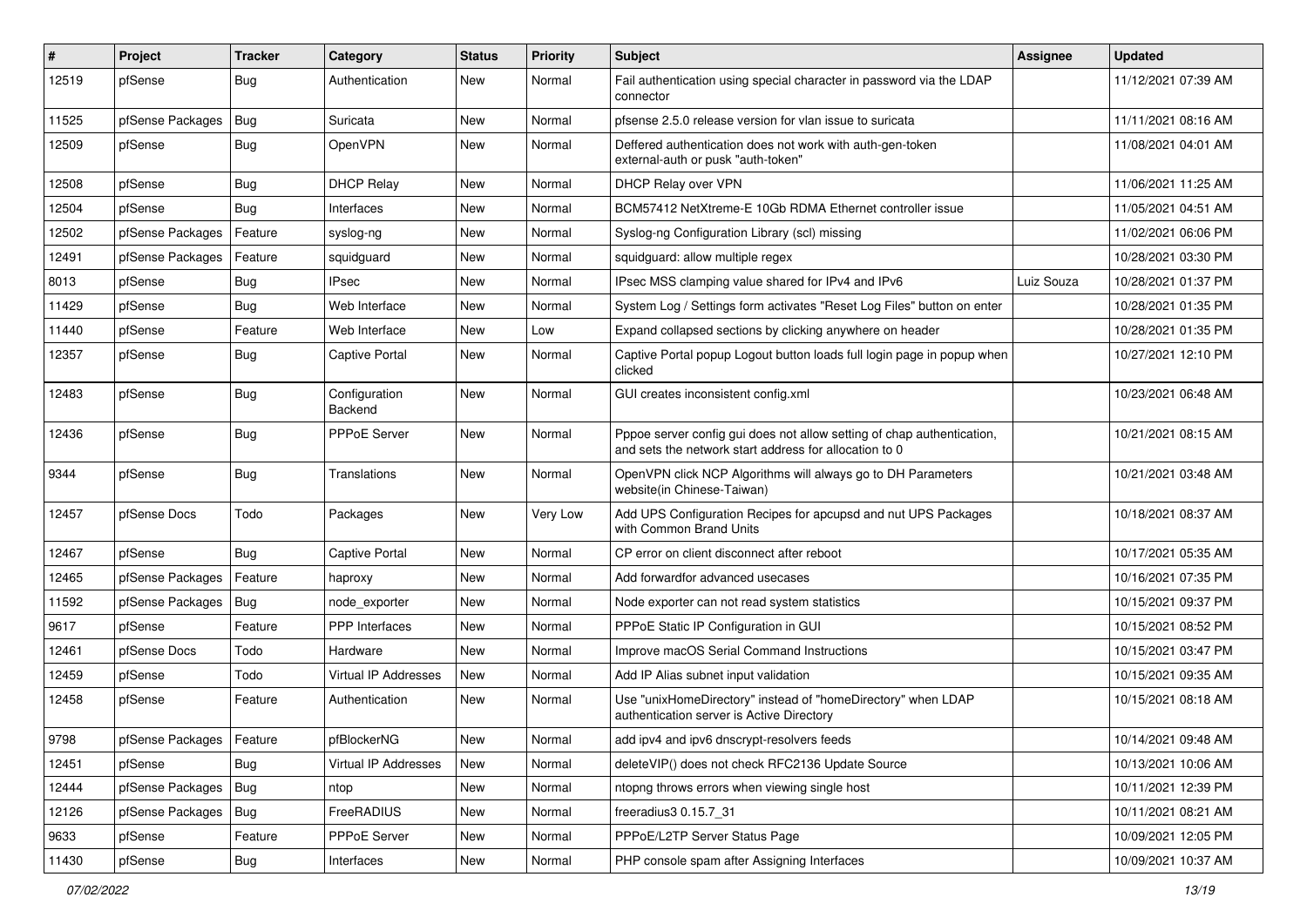| ∦     | <b>Project</b>         | <b>Tracker</b> | Category                 | <b>Status</b> | <b>Priority</b> | <b>Subject</b>                                                                                       | <b>Assignee</b> | <b>Updated</b>      |
|-------|------------------------|----------------|--------------------------|---------------|-----------------|------------------------------------------------------------------------------------------------------|-----------------|---------------------|
| 12162 | pfSense Docs           | Todo           | Products                 | New           | Normal          | Add "usb reset" as possible solution for non-booting flash drives on the<br>SG-1100                  |                 | 10/07/2021 02:19 PM |
| 11871 | pfSense Docs           | Correction     | Products                 | New           | Normal          | SG-2100 must be manually power cycled after installation                                             |                 | 10/07/2021 02:19 PM |
| 1620  | pfSense Packages       | Bug            | Squid                    | New           | Normal          | Can't use transparent proxy when using bridge.                                                       |                 | 10/07/2021 04:19 AM |
| 12427 | pfSense Packages       | Todo           | haproxy                  | New           | Normal          | ha-proxy: action order in the GUI is not keeped in the resulting<br>ha-proxy configuration           |                 | 10/06/2021 07:02 AM |
| 12188 | pfSense Packages       | <b>Bug</b>     | OpenVPN Client<br>Export | <b>New</b>    | Normal          | client export breaks multi remote configurations                                                     |                 | 10/02/2021 05:58 PM |
| 12421 | pfSense                | Bug            | Rules / NAT              | New           | Normal          | IPV6 limiter bug                                                                                     |                 | 10/02/2021 08:44 AM |
| 12033 | pfSense Packages       | Bug            | pfBlockerNG              | New           | Normal          | maxmindb and sqlite3 modules not found                                                               |                 | 10/01/2021 04:42 AM |
| 12411 | pfSense Docs           | Todo           | <b>High Availability</b> | New           | Normal          | Feedback on High Availability - pfSense XML-RPC Config Sync<br>Overview                              |                 | 09/29/2021 10:39 AM |
| 12402 | pfSense Docs           | Todo           | Configuration            | New           | Normal          | Feedback on Configuration - Advanced Configuration Options -<br><b>Notifications</b>                 |                 | 09/24/2021 12:46 AM |
| 12401 | pfSense                | <b>Bug</b>     | <b>Traffic Graphs</b>    | <b>New</b>    | Normal          | Traffic graphs with untagged and tagged VLAN on same interface                                       |                 | 09/23/2021 09:18 PM |
| 12395 | pfSense Docs           | Todo           | Packages                 | New           | Normal          | Feedback on Packages - FRR Package - Border Gateway Protocol<br><b>BGP Required Information</b>      |                 | 09/21/2021 04:32 PM |
| 12393 | pfSense                | <b>Bug</b>     | Traffic Shaper (ALTQ)    | New           | Low             | Priority of gOthersLow higher than default queues                                                    |                 | 09/21/2021 02:48 PM |
| 12370 | pfSense                | Feature        | Rules / NAT              | New           | Low             | Add limiters to Queue column on firewall rule list                                                   |                 | 09/14/2021 07:37 AM |
| 12300 | pfSense                | Feature        | Hardware / Drivers       | New           | Normal          | Add Aquantia Atlantic driver to pfsense                                                              |                 | 09/14/2021 06:49 AM |
| 12369 | pfSense Packages       | Feature        | Mail report              | New           | Low             | Skip If No Content issue                                                                             |                 | 09/14/2021 06:40 AM |
| 12367 | pfSense                | Todo           | Installer                | New           | Normal          | ZFS: Do not show memstick disk on target list                                                        |                 | 09/13/2021 07:37 AM |
| 12358 | pfSense Packages       | Feature        | pfBlockerNG              | New           | Normal          | IP List Copy/Import/Export                                                                           |                 | 09/09/2021 01:56 PM |
| 12343 | pfSense                | Feature        | Diagnostics              | New           | Low             | Real time traffic monitoring                                                                         |                 | 09/06/2021 01:26 PM |
| 11268 | pfSense                | <b>Bug</b>     | Web Interface            | New           | Normal          | Cookie named 'id' prevents Edit form fields being set properly                                       |                 | 09/03/2021 06:16 AM |
| 11742 | pfSense Packages       | <b>Bug</b>     | Suricata                 | New           | Normal          | Blocking / Unblocking is not working correctly.                                                      |                 | 09/01/2021 11:08 AM |
| 10693 | pfSense Packages   Bug |                | <b>BIND</b>              | New           | Normal          | pfSense Bind Zone Editor UI does not update zone serial number when<br>a change is made              |                 | 09/01/2021 12:51 AM |
| 9857  | pfSense                | Feature        | <b>IPsec</b>             | <b>New</b>    | Normal          | IPsec Down/Up SMTP Notifications                                                                     |                 | 08/31/2021 08:07 AM |
| 12308 | pfSense Packages       | Feature        | New Package<br>Request   | New           | Normal          | Dynamicaly Update Firewall Aliases from OpenVPN LDAP Group<br>membership of the connected user       |                 | 08/27/2021 12:51 AM |
| 4479  | pfSense                | <b>Bug</b>     | <b>Operating System</b>  | New           | Normal          | Firewall rules won't match GRE interface after applying IPSEC<br>transport encryption on GRE tunnel  | Luiz Souza      | 08/20/2021 08:46 AM |
| 12286 | pfSense Packages       | <b>Bug</b>     | FreeRADIUS               | New           | Normal          | Add support for ntlm_auth in LDAP                                                                    |                 | 08/20/2021 08:27 AM |
| 12283 | pfSense                | Bug            | Authentication           | New           | Normal          | LDAP/RADIUS authentication servers configuration does not allow<br>source IP address to be specified |                 | 08/20/2021 01:15 AM |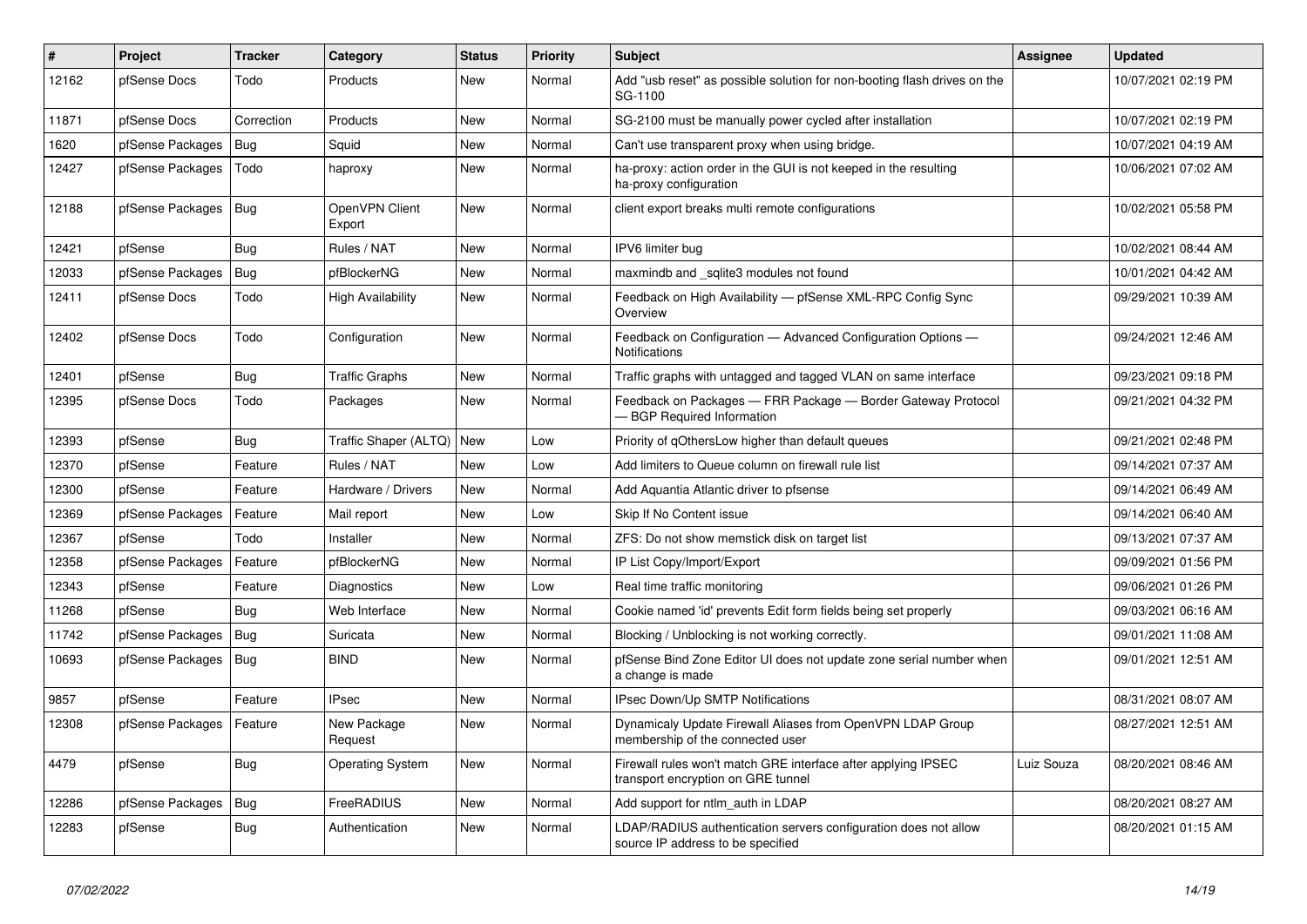| $\vert$ # | Project                    | <b>Tracker</b>     | Category                    | <b>Status</b> | <b>Priority</b> | <b>Subject</b>                                                                                                    | <b>Assignee</b> | <b>Updated</b>      |
|-----------|----------------------------|--------------------|-----------------------------|---------------|-----------------|-------------------------------------------------------------------------------------------------------------------|-----------------|---------------------|
| 6776      | pfSense                    | Feature            | Rules / NAT                 | New           | Normal          | Allow disabling of "filter rule association" by default                                                           |                 | 08/17/2021 10:56 AM |
| 12268     | pfSense Docs               | Todo               | Firewall Rules              | New           | Normal          | Feedback on Firewall - Aliases                                                                                    |                 | 08/17/2021 12:55 AM |
| 11619     | pfSense                    | <b>Bug</b>         | Upgrade                     | New           | Normal          | Unable to upgrade 2.4.4-p3 to 2.5/21.02-p1                                                                        |                 | 08/15/2021 10:00 AM |
| 12237     | pfSense Docs               | Todo               | Hardware                    | New           | Normal          | Feedback on Hardware - Hardware Tuning and Troubleshooting                                                        |                 | 08/10/2021 03:13 AM |
| 10311     | pfSense                    | Bug                | OpenVPN                     | New           | Normal          | Too low net.link.ifqmaxlen causes packet drop under load when using<br>OpenVPN inside bridge interface under load |                 | 08/10/2021 03:10 AM |
| 11780     | pfSense Packages           | Bug                | Suricata                    | New           | Very High       | Suricata package fails to prune suricata.log                                                                      |                 | 08/06/2021 07:18 AM |
| 12190     | pfSense                    | Feature            | Rules / NAT                 | New           | Normal          | Add ability to reference ipv6 prefix in firewall rules and aliases                                                |                 | 08/05/2021 01:47 PM |
| 12214     | pfSense Docs               | Todo               | General                     | New           | Low             | Connect to WebGui.                                                                                                |                 | 08/05/2021 04:39 AM |
| 8794      | pfSense                    | Feature            | <b>NTPD</b>                 | New           | Normal          | NTP authentiction                                                                                                 | Tod L           | 08/05/2021 01:20 AM |
| 12179     | pfSense Packages           | Feature            | qemu-guest-agent            | New           | Normal          | QEMU package                                                                                                      |                 | 07/30/2021 08:02 AM |
| 12178     | pfSense Packages           | $ $ Bug            | WireGuard                   | New           | Low             | WireGuard always shows 'Configuring WireGuard tunnelsdone.'<br>message on boot                                    |                 | 07/30/2021 06:58 AM |
| 11410     | pfSense Packages           | Feature            | New Package<br>Request      | New           | Normal          | adding bpytop (former Bashtop)                                                                                    |                 | 07/26/2021 12:33 PM |
| 8815      | pfSense                    | Bug                | Interfaces                  | New           | Normal          | IP addresses are removed from interfaces when link is lost and either<br>IPv4 or IPv6 is dynamic                  | Luiz Souza      | 07/21/2021 07:49 AM |
| 8520      | pfSense                    | Feature            | Interfaces                  | New           | Normal          | Option to auto-renew DHCP on interface with an offline gateway or<br>marked as down                               |                 | 07/20/2021 11:00 AM |
| 12121     | pfSense                    | Feature            | OpenVPN                     | New           | Normal          | Wider "local network(s)" fields in OpenVPN server configuration                                                   |                 | 07/19/2021 07:37 AM |
| 12139     | pfSense                    | Feature            | <b>DNS Forwarder</b>        | New           | Normal          | Add support in for specifying a DNSMASQ configuration file                                                        |                 | 07/16/2021 09:45 PM |
| 12130     | pfSense Packages           | Bug                | Zeek                        | New           | Normal          | Zeek fails to start                                                                                               |                 | 07/15/2021 02:00 AM |
| 11534     | pfSense Packages           | Regression         | FreeRADIUS                  | New           | High            | FreeRADIUS EAP anonymous connection forbidden out-of-tunnel                                                       |                 | 07/14/2021 02:32 AM |
| 12120     | pfSense                    | Feature            | <b>DHCP Relay</b>           | New           | Normal          | Permit several sets of destination DHCP servers in DHCP relay                                                     |                 | 07/11/2021 05:41 PM |
| 11997     | pfSense Packages           | Bug                | <b>IPsec Profile Wizard</b> | New           | Normal          | Add Support for Android Strongswan Profiles in the Profile Wizard                                                 | Jim Pingle      | 07/10/2021 07:51 PM |
| 12122     | pfSense                    | <b>Bug</b>         | Web Interface               | New           | Normal          | Perform greedy actions asychronously                                                                              |                 | 07/10/2021 01:10 PM |
| 6738      | pfSense                    | Feature            | Web Interface               | New           | Normal          | GUI Action Buttons replicated to the top of the List                                                              |                 | 07/10/2021 01:04 PM |
| 10290     | pfSense                    | Feature            | Aliases / Tables            | New           | Very Low        | Firewall Aliases Add button on top of list                                                                        |                 | 07/10/2021 01:03 PM |
| 11956     | pfSense                    | Feature            | Web Interface               | New           | Normal          | "add" button in the top of pages with many user-added items                                                       |                 | 07/10/2021 01:01 PM |
| 11165     | pfSense Packages   Feature |                    | OpenVPN Client<br>Export    | New           | Very Low        | OpenVPN Exporter - Allow for name customization                                                                   |                 | 07/10/2021 12:58 PM |
| 628       | pfSense                    | Feature            | Web Interface               | New           | Low             | Ability to specify listen IP address of management services (SSH, web<br>interface)                               |                 | 07/09/2021 01:21 PM |
| 11739     | pfSense Docs               | <b>New Content</b> | <b>High Availability</b>    | New           | Normal          | Manual Outbound NAT rules in HA setup                                                                             |                 | 07/09/2021 08:26 AM |
| 12097     | pfSense Packages           | Feature            | pfBlockerNG                 | New           | Normal          | Add dnsbl and geoip logs to system log                                                                            |                 | 07/06/2021 01:25 PM |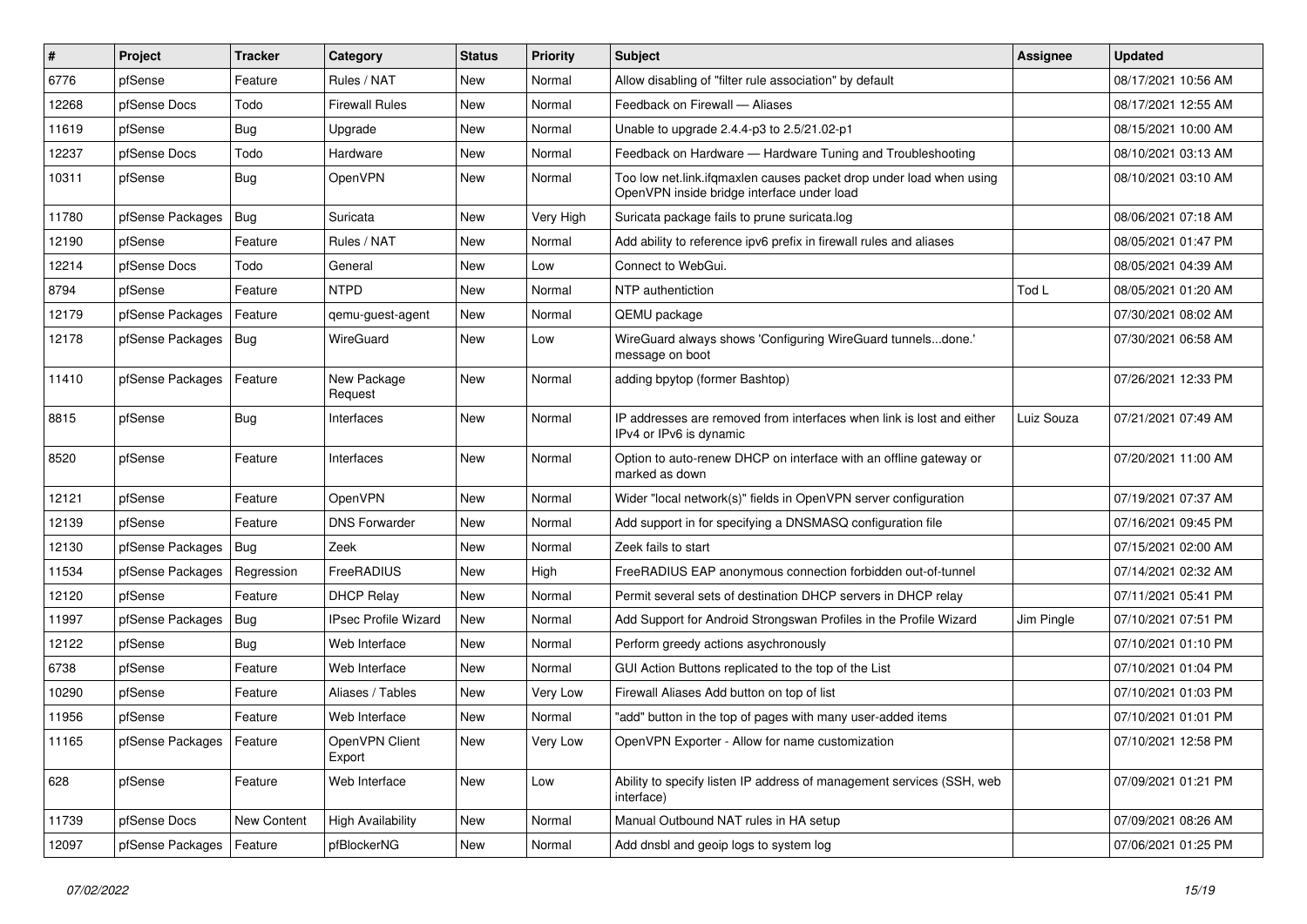| #     | <b>Project</b>   | <b>Tracker</b> | Category                | <b>Status</b> | Priority | <b>Subject</b>                                                                                | <b>Assignee</b> | <b>Updated</b>      |
|-------|------------------|----------------|-------------------------|---------------|----------|-----------------------------------------------------------------------------------------------|-----------------|---------------------|
| 12098 | pfSense Docs     | Correction     | Configuration           | <b>New</b>    | Normal   | Feedback on pfSense Configuration Recipes - Accessing a<br>CPE/Modem from Inside the Firewall |                 | 07/02/2021 02:30 AM |
| 11610 | pfSense Packages | Bug            | <b>NET-SNMP</b>         | New           | Normal   | NET-SNMP is not setting the correct permissions on AgentX                                     |                 | 06/28/2021 07:54 AM |
| 12084 | pfSense Packages | Bug            | <b>FRR</b>              | New           | Normal   | libfrr.so.0 error on SG-1100                                                                  |                 | 06/26/2021 08:22 AM |
| 12077 | pfSense          | Feature        | Gateways                | New           | Normal   | Allow stick-connections per gateway group                                                     |                 | 06/24/2021 08:45 AM |
| 9895  | pfSense Packages | Bug            | Snort                   | New           | Normal   | snort reinstallation failed                                                                   |                 | 06/23/2021 08:01 AM |
| 12067 | pfSense          | Bug            | DHCP (IPv4)             | New           | Very Low | <b>DHCP Monitoring Statistics Error</b>                                                       |                 | 06/21/2021 08:39 AM |
| 12066 | pfSense          | Feature        | <b>Operating System</b> | New           | Very Low | Include man and man pages for all core programs and packages                                  |                 | 06/21/2021 07:44 AM |
| 12063 | pfSense Docs     | Todo           | Dynamic DNS             | New           | Normal   | Feedback on Services — Dynamic DNS — Configuring RFC 2136<br>Dynamic DNS updates              |                 | 06/18/2021 06:24 PM |
| 12056 | pfSense          | <b>Bug</b>     | Logging                 | New           | Normal   | Filterlog says "Unknown Option %u"                                                            |                 | 06/18/2021 05:51 AM |
| 12025 | pfSense          | Todo           | Web Interface           | New           | Very Low | Add 1:1 Validation to Notify Someone They are 1:1 NAT'ing an<br><b>Interface Address</b>      |                 | 06/11/2021 10:05 AM |
| 12013 | pfSense          | Bug            | Logging                 | New           | Low      | Reading log data is inefficient in certain cases                                              |                 | 06/08/2021 07:35 AM |
| 12009 | pfSense Packages | <b>Bug</b>     | Zabbix                  | <b>New</b>    | Normal   | Zabbix Agent starts twice by /etc/rc.start packages                                           |                 | 06/08/2021 01:35 AM |
| 11772 | pfSense Plus     | Feature        | Multi-WAN               | New           | Normal   | Layer 2 Tunnel Bonding Capability                                                             |                 | 06/05/2021 03:27 PM |
| 7779  | pfSense          | Bug            | OpenVPN                 | New           | Normal   | Traffic crossing a site-to-site OpenVPN tunnel fails to fragment.                             |                 | 06/02/2021 08:26 AM |
| 11974 | pfSense          | Feature        | <b>XMLRPC</b>           | New           | Normal   | XMLRPC synchronization for igmmproxy settings                                                 |                 | 05/29/2021 03:58 PM |
| 11963 | pfSense Packages | Feature        | <b>FRR</b>              | New           | Normal   | Dynamically change OSPF interface costs on selected interfaces on<br><b>CARP</b> event        |                 | 05/26/2021 04:13 AM |
| 11954 | pfSense          | Feature        | <b>IGMP Proxy</b>       | New           | Normal   | <b>Multicast limits</b>                                                                       |                 | 05/25/2021 12:36 AM |
| 11953 | pfSense          | Bug            | <b>IGMP Proxy</b>       | New           | Normal   | XG-1541 crashes when igmpproxy is enabled and network interfaces<br>status change             |                 | 05/24/2021 04:55 PM |
| 11944 | pfSense Docs     | Todo           | Packages                | New           | Normal   | Feedback on Packages - FRR Package - Bidirectional Forwarding<br>Detection                    |                 | 05/21/2021 12:57 AM |
| 9238  | pfSense Packages | Feature        | New Package<br>Request  | <b>New</b>    | Normal   | Add support for Zerotier                                                                      |                 | 05/17/2021 01:58 PM |
| 11925 | pfSense          | Bug            | OpenVPN                 | <b>New</b>    | Normal   | Calling-Station-Id always set to WAN IP                                                       |                 | 05/14/2021 09:27 AM |
| 11921 | pfSense          | Feature        | <b>DNS Resolver</b>     | New           | Very Low | Feature Request: Compile unbound with EDNS Client Subnet (ECS)<br>module (--enable-subnet)    |                 | 05/14/2021 07:29 AM |
| 6647  | pfSense          | Todo           | Web Interface           | New           | Very Low | <b>Enable Additional Security Headers</b>                                                     |                 | 05/14/2021 01:09 AM |
| 11920 | pfSense Plus     | Feature        | Authentication          | New           | Normal   | SAML Authentication for pfSense (VPN and webConfigurator)                                     |                 | 05/14/2021 12:56 AM |
| 11802 | pfSense Packages | Bug            | FreeRADIUS              | New           | Normal   | FreeRADIUS sync                                                                               |                 | 05/10/2021 04:18 AM |
| 10671 | pfSense          | Bug            | <b>Operating System</b> | New           | Normal   | pfsense 2.4.5 1 does not boot on Gen2 2012R2 HyperV VM                                        |                 | 05/09/2021 06:39 AM |
| 11898 | pfSense Packages | Bug            | apcupsd                 | New           | Normal   | PHP error from apcupsd dashboard widget                                                       |                 | 05/07/2021 09:12 AM |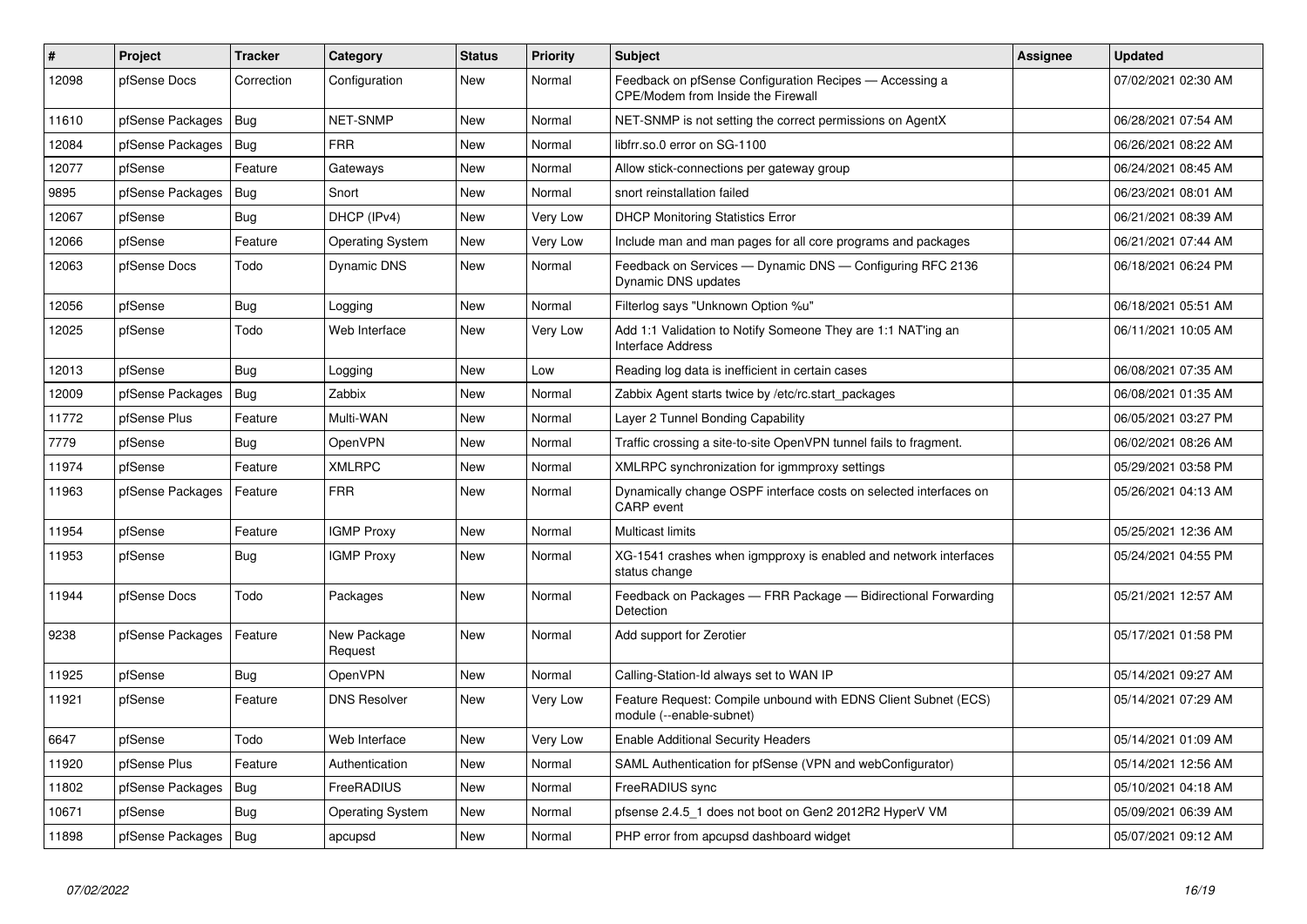| #     | Project          | <b>Tracker</b> | Category                                        | <b>Status</b> | <b>Priority</b> | <b>Subject</b>                                                                                           | <b>Assignee</b> | <b>Updated</b>      |
|-------|------------------|----------------|-------------------------------------------------|---------------|-----------------|----------------------------------------------------------------------------------------------------------|-----------------|---------------------|
| 11890 | pfSense Packages | Feature        | New Package<br>Request                          | New           | Normal          | Browser-based "clientless" VPN                                                                           |                 | 05/05/2021 07:26 AM |
| 5331  | pfSense          | Feature        | IPsec                                           | New           | Normal          | IPSec table for tuning strongswan.conf                                                                   |                 | 05/05/2021 12:10 AM |
| 11763 | pfSense Packages | Bug            | Status Monitoring                               | New           | Normal          | Traffic graphs refresh issue                                                                             |                 | 05/03/2021 09:44 AM |
| 11876 | pfSense          | Feature        | Hardware / Drivers                              | New           | Normal          | OpenSSL does not use QAT acceleration on pfSense Plus<br>21.02-RELEASE-p1 or 21.05-DEVELOPMENT           |                 | 05/03/2021 08:02 AM |
| 11262 | pfSense          | Feature        | Rules / NAT                                     | New           | Normal          | Time Based Rules - selects all days in the current month                                                 |                 | 04/27/2021 12:32 PM |
| 11280 | pfSense          | Todo           | WireGuard                                       | New           | Normal          | Add WireGuard to ALTQ list                                                                               |                 | 04/27/2021 12:32 PM |
| 7201  | pfSense          | Feature        | NTPD                                            | New           | Normal          | NTP Support multiple GPS reference clocks                                                                |                 | 04/27/2021 12:31 PM |
| 8330  | pfSense          | Feature        | DHCP (IPv4)                                     | New           | Normal          | add options for ddns-local-address statements                                                            |                 | 04/27/2021 12:31 PM |
| 11856 | pfSense          | Feature        | Diagnostics                                     | New           | Normal          | Replace/add Alias or DNS names for known LAN addresses in the<br>State table                             |                 | 04/27/2021 08:01 AM |
| 11848 | pfSense Packages | Bug            | Squid                                           | New           | Normal          | Issue with squid cache download speed                                                                    |                 | 04/23/2021 09:30 PM |
| 11841 | pfSense Packages | Bug            | <b>FRR</b>                                      | New           | Normal          | FRR access lists default bahavior changed to permit by default                                           |                 | 04/22/2021 09:52 AM |
| 11835 | pfSense Packages | Bug            | <b>FRR</b>                                      | New           | Normal          | FRR OSPF redistributed connected routes disappearing                                                     |                 | 04/22/2021 07:11 AM |
| 11837 | pfSense Packages | Feature        | <b>FRR</b>                                      | New           | Low             | Increase field length of FRR Networks in Access Lists and Prefix Lists                                   |                 | 04/22/2021 07:10 AM |
| 11826 | pfSense Packages | Feature        | <b>ACME</b>                                     | New           | Normal          | Preserve acme SAN Method parameters for new cert creations                                               |                 | 04/20/2021 02:02 PM |
| 11823 | pfSense Packages | Feature        | <b>FRR</b>                                      | <b>New</b>    | Normal          | Route handling enhancements                                                                              |                 | 04/19/2021 06:23 PM |
| 8831  | pfSense          | <b>Bug</b>     | <b>IPv6 Router</b><br>Advertisements<br>(RADVD) | New           | Very High       | Radvd causes latency spikes                                                                              |                 | 04/19/2021 04:51 AM |
| 11786 | pfSense          | <b>Bug</b>     | Services                                        | New           | Normal          | SSH incomplete setup and startup fail while recovering XML backup in<br>a fresh install of pfSense 2.5.0 |                 | 04/17/2021 01:36 PM |
| 9369  | pfSense Docs     | New Content    | Packages                                        | New           | Normal          | Document remaining packages                                                                              | Jim Pingle      | 04/14/2021 03:39 PM |
| 11797 | pfSense Packages | Bug            | <b>Status Traffic Totals</b>                    | New           | Normal          | Traffic Totals lost upon reboot when using a ramdisk for /var and /tmp                                   | John Cornwell   | 04/10/2021 06:27 PM |
| 11749 | pfSense Packages | Feature        | pfBlockerNG                                     | New           | Normal          | Option to disable NAT rule creation                                                                      |                 | 04/06/2021 11:45 PM |
| 11784 | pfSense Packages | Feature        | squidguard                                      | New           | Normal          | squidguard auto update blacklist option                                                                  |                 | 04/06/2021 01:53 AM |
| 11777 | pfSense Packages | Bug            | Unbound                                         | New           | Very Low        | Input validation prevents DNS Resolver from being disabled                                               |                 | 04/05/2021 05:51 PM |
| 11770 | pfSense Plus     | <b>Bug</b>     | Hardware / Drivers                              | New           | Normal          | Pantech UML295 USB Modem No Longer Functional                                                            |                 | 04/01/2021 11:28 AM |
| 11761 | pfSense          | Bug            | L2TP                                            | New           | Normal          | L2TP/IPsec VPN : PPP LCP negotiation occurs before user<br>authentication                                |                 | 03/31/2021 04:52 AM |
| 11757 | pfSense          | Feature        | <b>XMLRPC</b>                                   | New           | Normal          | Allow XMLRPC sync to bypass default auth server in favor of local<br>database                            |                 | 03/30/2021 03:18 PM |
| 11731 | pfSense          | <b>Bug</b>     | Hardware / Drivers                              | <b>New</b>    | Normal          | Missing support for Realtek USB NICs                                                                     |                 | 03/30/2021 04:32 AM |
| 11724 | pfSense          | <b>Bug</b>     | Package System                                  | New           | Normal          | Packages unexpectedly removed when changing update branches                                              |                 | 03/29/2021 08:09 AM |
| 11730 | pfSense          | Bug            | Web Interface                                   | New           | Normal          | Improve visibility of option selections in dark themes                                                   |                 | 03/25/2021 09:38 PM |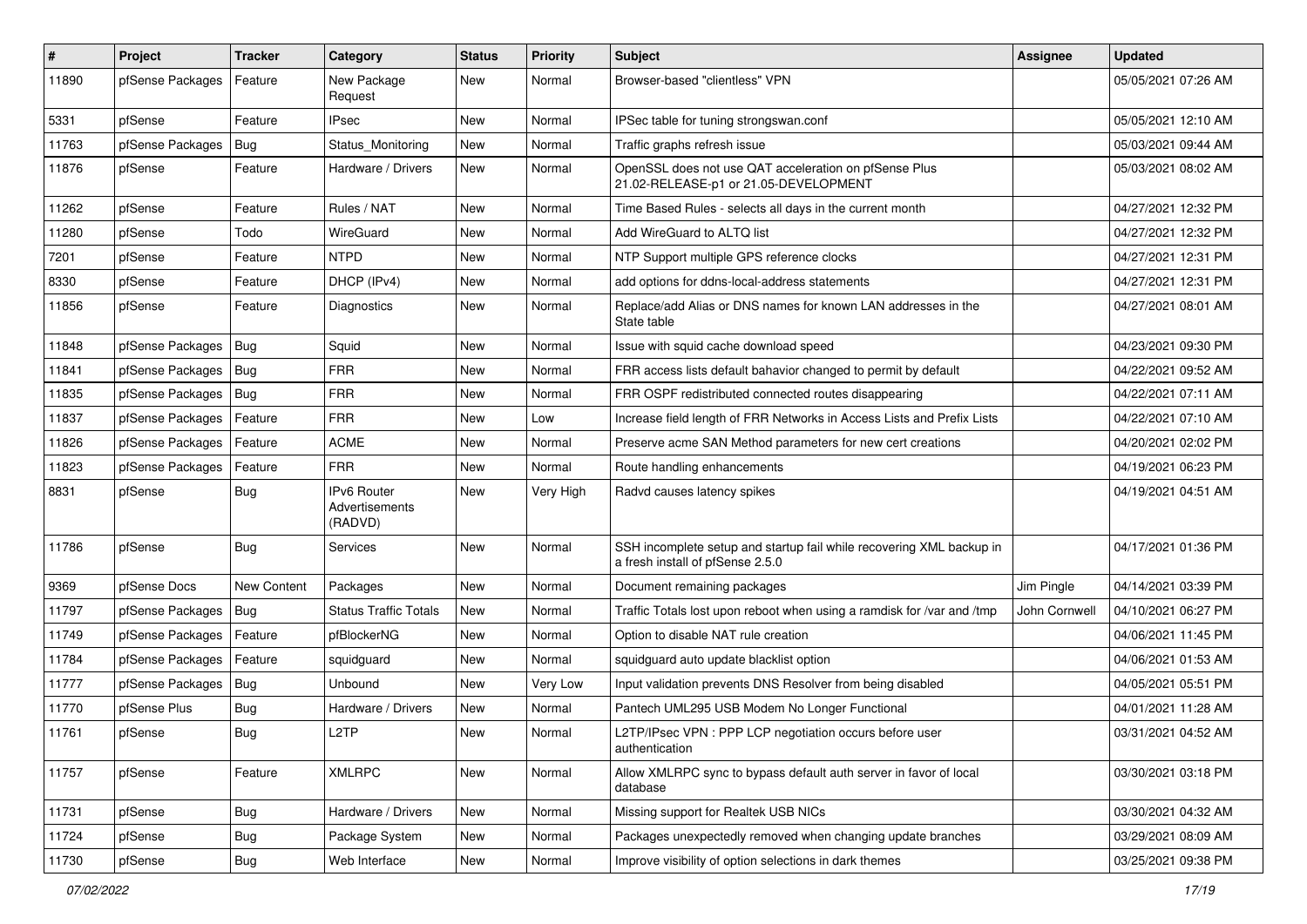| $\vert$ # | Project          | <b>Tracker</b>     | Category                 | <b>Status</b> | <b>Priority</b> | <b>Subject</b>                                                                                                                                                                                  | Assignee     | <b>Updated</b>      |
|-----------|------------------|--------------------|--------------------------|---------------|-----------------|-------------------------------------------------------------------------------------------------------------------------------------------------------------------------------------------------|--------------|---------------------|
| 11717     | pfSense          | Bug                | Rules / NAT              | New           | Normal          | Incorrect port forwarding rules if Destination port alias is not equal to<br>Redirect target port alias                                                                                         |              | 03/22/2021 06:06 AM |
| 11149     | pfSense          | Bug                | <b>DHCP Relay</b>        | New           | Normal          | DHCP relay won't start with DHCP server behind gateway                                                                                                                                          |              | 03/22/2021 05:13 AM |
| 11715     | pfSense          | Bug                | <b>OpenVPN</b>           | New           | Normal          | OpenVPN MTU                                                                                                                                                                                     |              | 03/22/2021 01:35 AM |
| 11714     | pfSense Docs     | New Content        | <b>High Availability</b> | New           | Normal          | Feedback on Troubleshooting — Troubleshooting High Availability<br><b>DHCP Failover</b>                                                                                                         |              | 03/21/2021 05:58 PM |
| 11604     | pfSense          | Feature            | WireGuard                | New           | Normal          | WireGuard Dynamic Listen Port Randomization                                                                                                                                                     |              | 03/19/2021 10:59 AM |
| 11498     | pfSense          | Feature            | WireGuard                | New           | Normal          | WireGuard does not pass multicast traffic to peer                                                                                                                                               | Peter Grehan | 03/19/2021 10:59 AM |
| 11302     | pfSense          | Feature            | WireGuard                | New           | Normal          | WireGuard XMLRPC sync                                                                                                                                                                           |              | 03/19/2021 10:59 AM |
| 11556     | pfSense          | <b>Bug</b>         | Rules / NAT              | New           | Normal          | Kill all states associated with a NAT address                                                                                                                                                   |              | 03/19/2021 10:29 AM |
| 11657     | pfSense          | Bug                | Interfaces               | <b>New</b>    | Normal          | netmap ring reinit error                                                                                                                                                                        |              | 03/18/2021 10:32 PM |
| 11703     | pfSense Packages | Feature            | <b>FRR</b>               | New           | Normal          | add Krill and Routinator support BGP RPKI                                                                                                                                                       |              | 03/18/2021 07:47 PM |
| 11352     | pfSense          | <b>Bug</b>         | FreeBSD                  | New           | Low             | CTF types $> 215$ in the pfSense kernel config results in DT race failing                                                                                                                       | Scott Long   | 03/17/2021 02:52 AM |
| 11573     | pfSense Packages | Feature            | New Package<br>Request   | New           | Normal          | <b>Custom Commands</b>                                                                                                                                                                          |              | 03/16/2021 07:28 PM |
| 11634     | pfSense Packages | Regression         | <b>BIND</b>              | New           | Normal          | bind hangs when pfsense is reconnecting as an openypn client to a<br>TUN openvpn server                                                                                                         |              | 03/14/2021 07:23 AM |
| 11666     | pfSense          | Bug                | Logging                  | New           | Normal          | GUI Firewall log search not parsing filter.log beyond hard coded limit                                                                                                                          |              | 03/12/2021 11:38 AM |
| 11650     | pfSense Packages | Bug                | <b>FRR</b>               | New           | Very Low        | FRR configuration broken on restore of manually edited FRR config<br>sections                                                                                                                   |              | 03/10/2021 08:50 AM |
| 11648     | pfSense Docs     | Todo               | Packages                 | New           | Normal          | Feedback on Packages - AWS VPC Wizard - pfSense Plus<br><b>Configuration Details</b>                                                                                                            |              | 03/10/2021 06:30 AM |
| 11641     | pfSense          | Bug                | Interfaces               | New           | Normal          | On xn based interfaces without the VLANMTU flag the first VLAN tag<br>defined does not follow the parent interface MTU settings. All<br>subsequent VLAN tags follow the parent interface's MTU. |              | 03/09/2021 06:42 PM |
| 10708     | pfSense          | <b>Bug</b>         | Upgrade                  | <b>New</b>    | Normal          | ZFS bootpool boot symlink issue                                                                                                                                                                 | Luiz Souza   | 03/08/2021 07:03 AM |
| 9608      | pfSense Docs     | Correction         | Recipes                  | New           | Low             | Feedback on Virtualization - Virtualizing pfSense with Hyper-V                                                                                                                                  | Jim Pingle   | 03/06/2021 04:29 PM |
| 11145     | pfSense Docs     | Correction         | Virtualization           | New           | Very Low        | Feedback on pfSense Configuration Recipes - Virtualizing pfSense<br>with Hyper-V                                                                                                                | Jim Pingle   | 03/06/2021 04:14 PM |
| 9315      | pfSense Packages | Feature            | New Package<br>Request   | <b>New</b>    | Normal          | Add Package: dnscrypt-proxy                                                                                                                                                                     |              | 03/05/2021 02:38 AM |
| 11625     | pfSense          | Feature            | OpenVPN                  | New           | Normal          | Cisco-AVPair aliases support                                                                                                                                                                    |              | 03/05/2021 12:35 AM |
| 11622     | pfSense Docs     | Todo               | <b>IPsec</b>             | <b>New</b>    | Normal          | Update pfSense VPC VPN Configuration Wizard docs                                                                                                                                                |              | 03/04/2021 09:36 AM |
| 2218      | pfSense          | Feature            | CARP                     | New           | Normal          | Ability to delay CARP master status at boot time                                                                                                                                                |              | 03/03/2021 11:57 AM |
| 11608     | pfSense Docs     | <b>New Content</b> | Products                 | <b>New</b>    | Normal          | Interfaces order of XG-7100 Quad-Port 10GbE Fiber SFP+ Installation<br>Kit                                                                                                                      |              | 03/03/2021 07:14 AM |